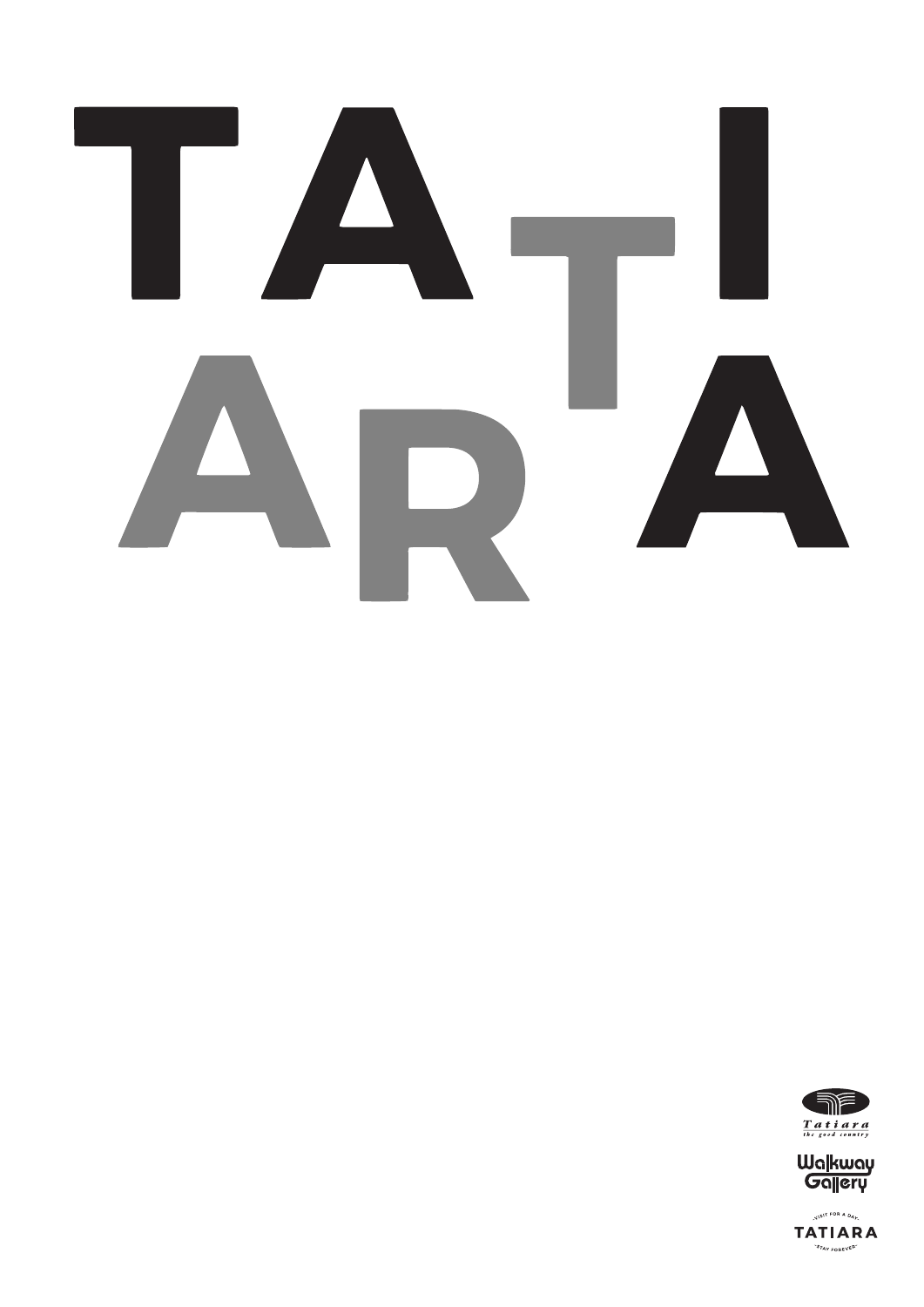### **Congratulations to all our finalists!**

#### **Previous Tatiara Art Prize winners:**

Deidre But-Husaim Laura Wills Anna Horne Louise Flaherty Deborah Prior

#### **Tatiara District Council would like to thank and acknowledge the 2021 Tatiara Art Prize judges Tansy Curtin, Fulvia Mantelli and Ben Quilty.**

The judges were tasked with shortlisting a record year of entries to select the Finalists Exhibition and awarding this year's category winners.

It was a challenging task with a very high standard of artworks submitted in a variety of mediums and techniques.

We appreciate the judge's time and commitment on evaluating and considering each artwork submitted towards the awards.

**Now, it's your turn. Vote for your favourite in the People's Choice Prize. Like our judges you can only chose one, so choose wisely!**

*We acknowledge the Potaruwutj people as the traditional custodians of the Tatiara region, and recognise their continuous connection to culture, community and country.*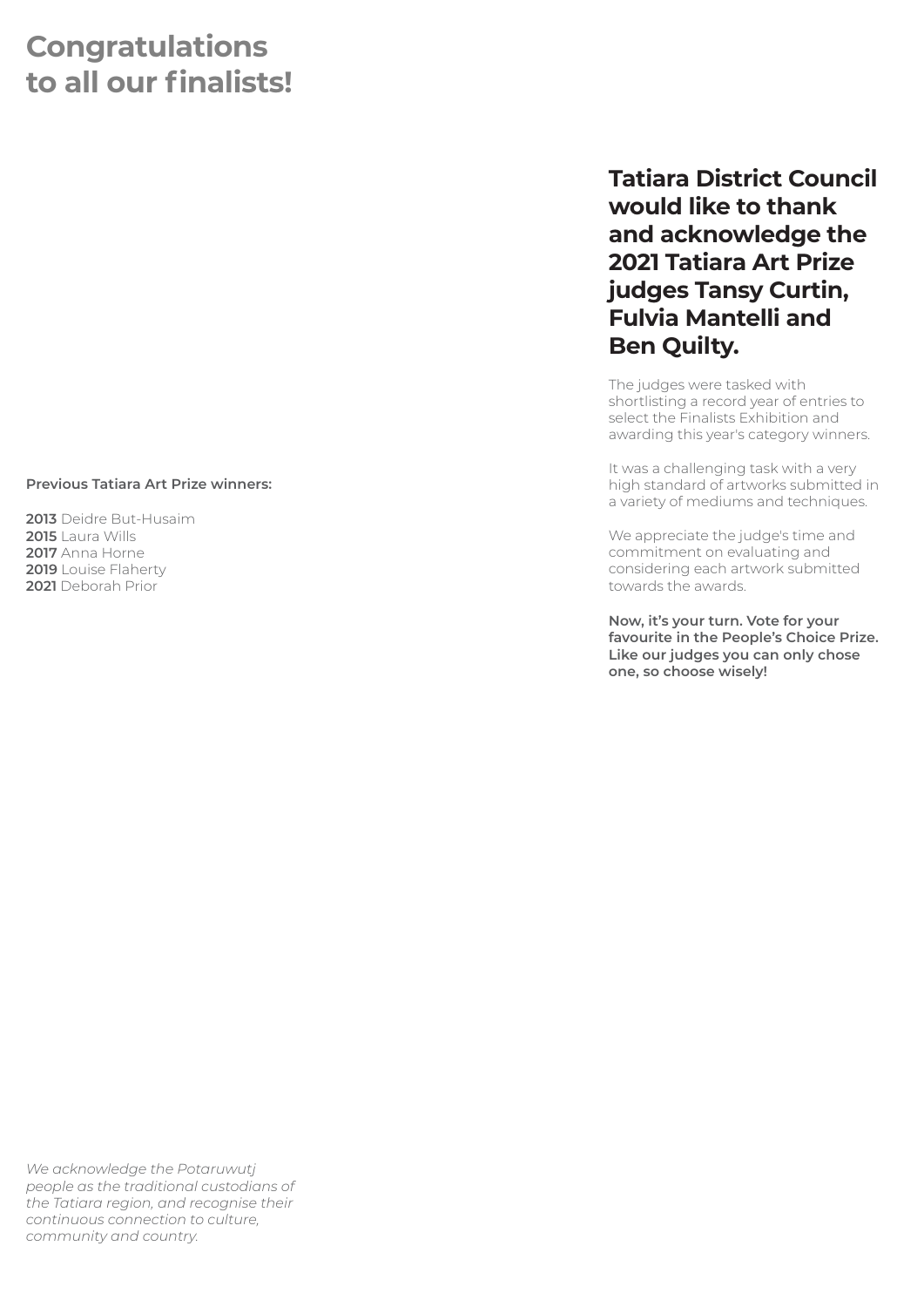#### **Tansy CURTIN**

Tansy Curtin commenced as Curator of International Art pre-1980 at the *Art Gallery of South Australia* in April 2020 after having previously held curatorial positions at *Bendigo Art Gallery* for more than 13 years.

Originally from Adelaide, Curtin holds a Masters in Art History from the *University of Adelaide* and before leaving SA held positions at *Adelaide Central Gallery, Flinders Art Museum* and the *Anne and Gordon Samstag Museum*.

Curtin has curated numerous exhibitions across Australian and international art, including *The Long Weekend: Australian artists in France 1918–1939 (2007), American Dreams: Twentieth Century photography from George Eastman House (2011), The Costume Designer: Edith Head and Hollywood (2017) Tudors to Windsors: British Royal Portraits (co-curator 2019)* and, in 2020, *Bessie Davidson & Sally Smart: two artists and the Parisian avant-garde*. Tansy co-authored with Penelope Curtin *Blooms and Brushstrokes: A floral history of Australian art* published by Wakefield Press in 2019.

### **Fulvia MANTELLI**

Fulvia Mantelli is currently the Rural City of Murray Bridge Team Leader of Arts Development and Director of *Murray Bridge Regional Art Gallery*.

With over three decades of arts sector experience as a visual arts project manager and curator, including private and public galleries and contemporary art spaces, cross-arts and cultural institutions, public art and multi-artform events and festivals.

Mantelli has held positions with the *Anne and Gordon Samstag Musuem of Art, Australian Experimental Art Foundation, Adelaide Festival Centre, Adelaide Fringe* and *Contemporary Art Centre of South Australia*.

She has independently curated exhibitions for *Tandanya National Aboriginal Cultural Institute, Country Arts SA* as well as worked with a range of individual contemporary artists locally and internationally in curatorial, writing and project management capacities.

#### **Ben QUILTY**

Ben Quilty (b.1973) lives and works in the Southern Highlands NSW, Australia. Widely known for his thick, gestural oil paintings, Quilty has worked across a range of media including drawing, photography, sculpture and installation. His works often serve as a reflection of social and political events; from the current global refugee crisis to the complex social history of our country, he is constantly critiquing notions of identity, patriotism and belonging.

Quilty's work has been exhibited in a number of significant national and international exhibitions including *'Show Me Your Sexy Urbanity Fotos', Hohenstrausenstr, Frankfurt, Germany (2004); 'Truth and Likeness' National Portrait Gallery, Canberra (2006); 'Together in Harmony for 50 Years: Linking Australian and Korean Arts', Korea Cultural Exchange Centre, Seoul, Korea (2011); 'Trigger-Happy: Ben Quilty's Brave New World', Drill Hall Gallery Australian National University (2013); 'Dark Heart' Adelaide Biennial of Australian Art, Art Gallery of South Australia (2014); 'Panorama' Tarrawarra Art Museum (2016); 'Painting. More Painting' Australian Centre for Contemporary Art (2016); 'When Silence Falls', Art Gallery of NSW (2016); 'Charles' Insitu, Kurfurstenstrasse, Berlin (2016); 'Mad Love' at Arndt Art Agency (A3), Berlin (2017) and the' NGV Triennial' (2017); 'Quilty' Art Gallery of South Australia, Queensland Art Gallery | Gallery of Modern Art, Art Gallery of NSW (2019)*.

In 2011 the Australian War Memorial commissioned Quilty to travel to Afghanistan as Australia's official war artist. The resulting body of work exhibited at the *National Art School Gallery* in 2013 received critical acclaim and went on to tour art galleries across Australia up until 2016. In 2014 he was selected as the overall winner of the *Prudential Eye Award*, Singapore and invited to become the first Australian to hold a solo exhibition at *Saatchi Gallery*  in London (2014). He is represented by Jan Murphy Gallery, Brisbane and Tolarno Galleries, Melbourne.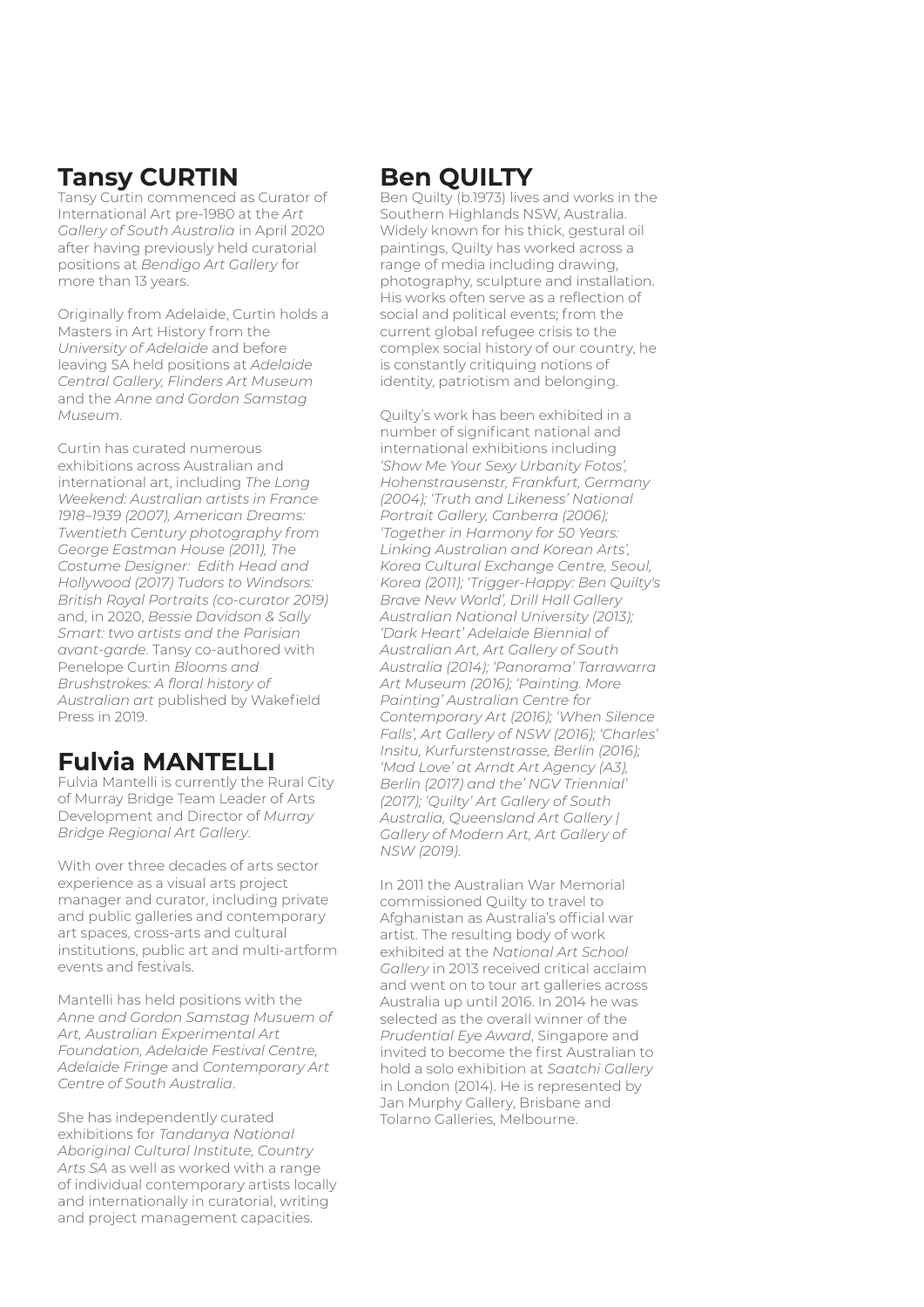

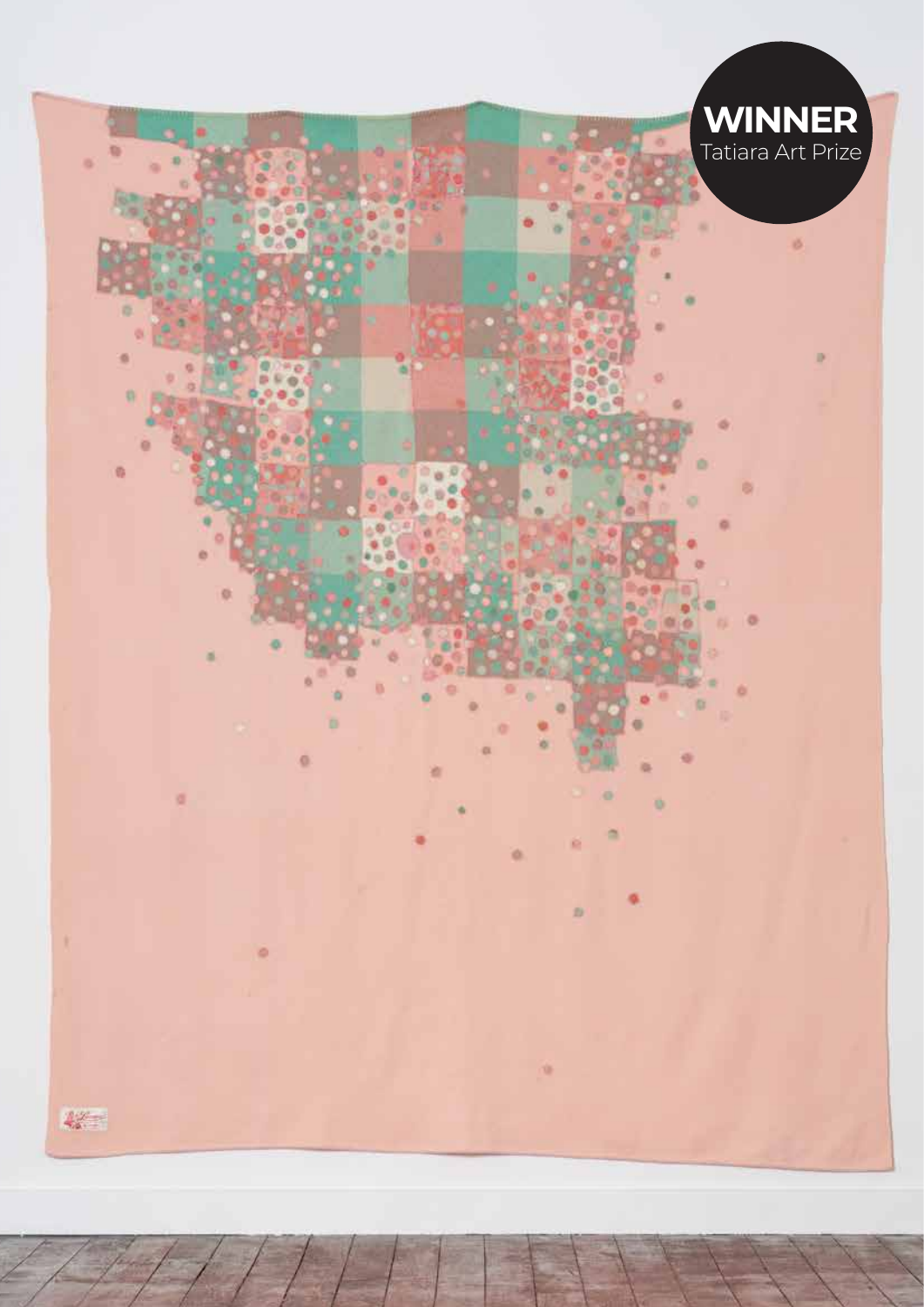### **Deborah PRIOR**

Adelaide, South Australia

### **The Shortest Day of the Year**

woollen blankets, assorted fabrics, yarn, metallic thread 123 x 175 (cm)

Acquired by the **Tatiara District Council** Winner of the **2021 Tatiara Art Prize**

#### **My grandmother was born on the shortest day of the year.**

Raised on a dairy farm, I remember/imagine her reluctantly peeling back blankets and scurrying through icy, pre-dawn gloom to rest her cheek against Judy's warm flank.

When the first small holes began to fray her memories, I started stitching forms cut from a blanket lifted down from the highest reach of her linen press.

First it was one work, then two, then half a blanket packed into a case to Italy and home again, then more, and then the scraps of those works became new works and then there were more scraps from these…until my home was snowdrifts of small, confetti-ed, fuzzy grief.

When she died, I was compelled to return all of these tiny scraps to their previous, domesticated existence. I patched together tattered scraps and wonky holes unearthed from the cracks of my home, each one holding a material link to that first, short day…until they were a blanket once more.

I thought this would be the final work. But my cutting stitching - weeping produced more scraps still: Pressed fabric spots flutter from the pages of an art journal, a craggy field of pink waits its turn in the living room, and ends of threads I cannot abandon settle in the creases of my bed sheets.

Both burden and relief, so it continues.

**Deborah's work is the kind of work to bring you back, to offer you more, to make you feel and to make you question. Rather than a simple picture she offers us, with painstaking detail, a look into her most private emotions. It's so much more than a pretty picture, it's a quietly stellar work by a dedicated and clever artist.**

- Ben Quilty

Deborah Prior's large-scale textile work **The Shortest Day of the Year** is an evocative work which draws the viewer into the story of the artist and her grandmother. It is a work about love and loss and finally restoration. Each stitch is made with intent and each piece of cloth is placed with precision in order to rebuild and repair that which has been lost. Made from vintage Australian woollen blankets this beautifully crafted work speaks of connections – intimate family connections; the wool industry and its critical connection to regional and remote communities and our inherent connections to the land we live on. From a distance the work reads as a giant topographic map and alludes to the connection all Australians have with our landscape – difficult and challenging when considering the loss and destruction of landscape, people and culture through colonisation but concomitantly beautiful, wonderous and resilient.

At a time when human beings across the globe are struggling with loss and loneliness, Prior's work is an emotionally effecting work which offers the audience hope that we can rebuild from these losses and come together, albeit in an altered (and perhaps more beautiful) form.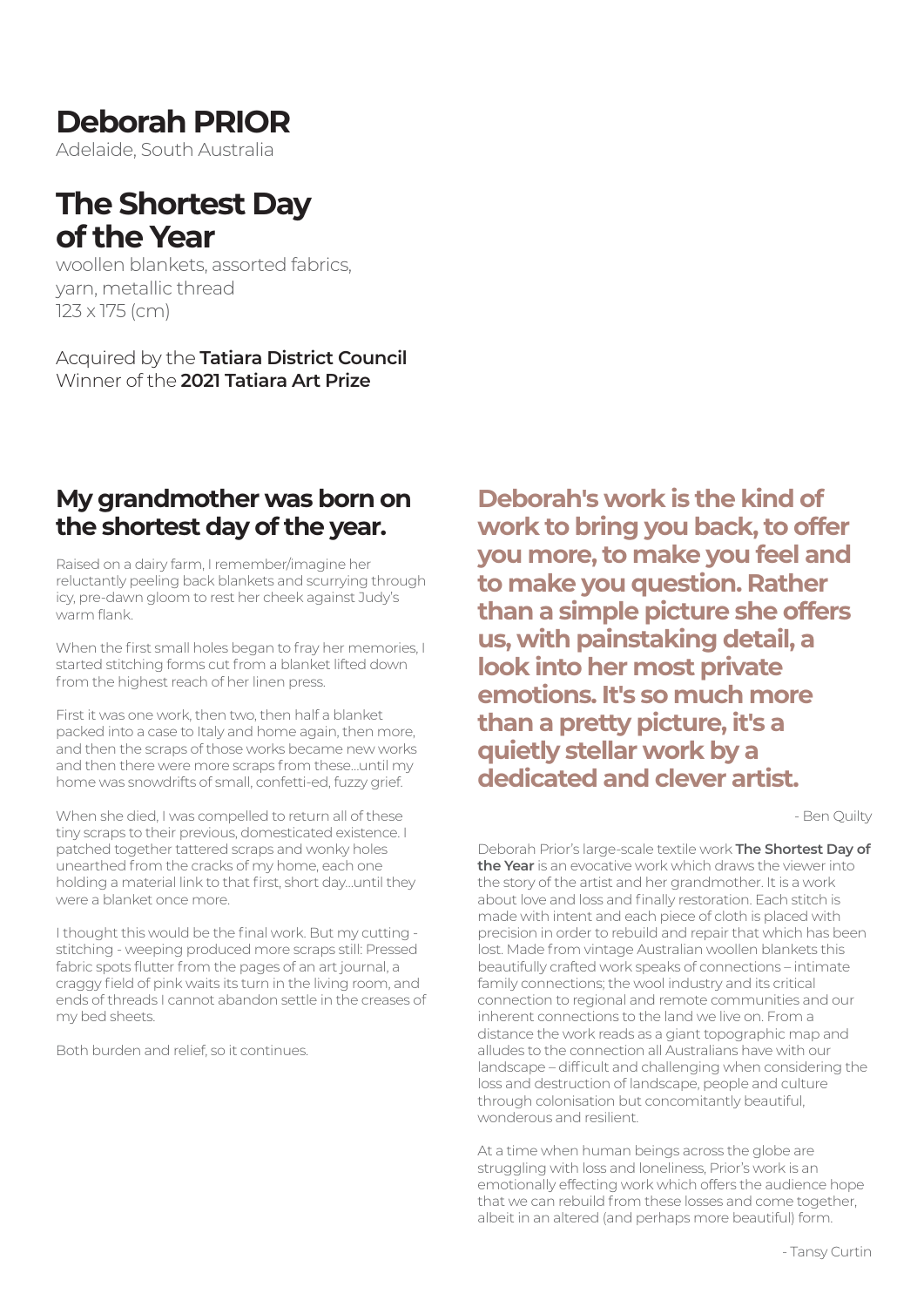#### **TATIARA** ARTIST



### **Diane BROCKLISS**

Bordertown, South Australia

## **Moorlands**

oil on canvas 90 x 60 (cm) \$800

Whilst travelling through Europe in 2010 I took many photos. I was captured by the Scottish landscape. Its expansive rolling moors where inspirational, that were waiting to be painted. Over the years I have previously used different mediums to capture these scenes, now new to oils, I just had to paint them again.



**Alanah BRAND** Bendigo, Victoria

## **Lockdown Self-Portrait**

oil on canvas 70 x 100 (cm) \$2,000

This painting encapsulates my time at home during isolation. I took the reference photograph for this painting using a self timer. In this image I am seated, my face stares down at my iPhone. The handmade mask my friend made is on my face. This image was captured and then painted in my home where i worked and cared for my foster daughter during lockdown. Next to the chair I am seated on I have placed the framed image with the text 'always be kind', this image is usually hung near my garage door, reminding me and my daughter to always be kind as we leave the house.

I never appreciated how much I relied on my face to communicate to others until my face was so often covered, I never noticed how often I smiled at others and my daughter in the supermarket of when we are out of our walks.

In front of the sign are some paint brushes, a mug of coffee and a small vase of flowers. It was always the little things I looked for to brighten my days spent at home; time painting, enjoying a hot drink and fresh flowers.

Despite being in lockdown with my daughter, I felt very alone and heavily disconnected from the world. I spent too much time on my iPhone, and yet I also had to constantly remind myself to use my phone to reach out to others.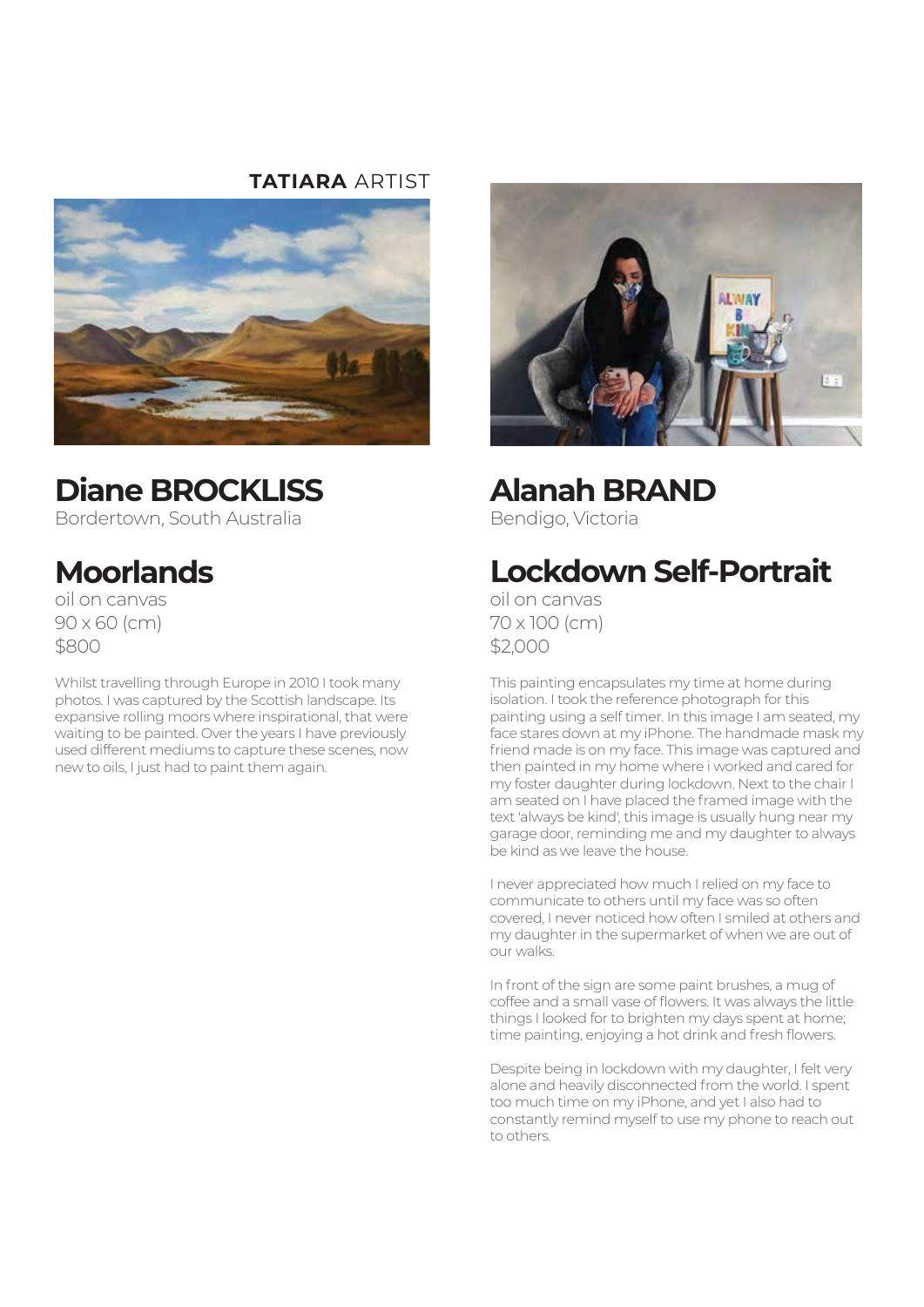

### **Amanda TONKIN-HILL**

Melbourne, Victoria

## **Capitalism 2020**

oil on canvas 153 x 102 (cm) \$2,500

In the early months of 2020, the covid-19 pandemic took hold and turned the world upside down. I felt bombarded with bad news and the sight of an endless stream of people in medical masks whilst the virus killed thousands daily. My painting, Capitalism 2020 is an historical record of the collective social emotional response towards the long lockdown of Melbourne 2020. It features world leaders Donald Trump of the USA; Vladimir Putin of Russia; Japan's Shinzo Abe; China's Xi JinPing; UK Prime Minister Boris Johnson; Italian Prime Minister Giuseppe Conte; France's Emmanuel Macron; our own Prime Minister, Scott Morrison; the very successful NZ prime minister, Jacinda Adern; Indonesia's Joko Widodo and Germany's Angela Merkel. Each were chosen as they featured in the news on a daily basis in early 2020 as part of the first wave of the covid-19 Pandemic. I chose to represent each leader in the shape of a medical mask as we look to our leaders to protect us as well as the mask being a part of the personal protective equipment that has become a feature of our lives. Interesting, when I think of their individual roles in protection, they are each protecting something quite different.



## **Judy PARHAM**

Adelaide, South Australia

## **Petrichor**

wall hanging of dyed muslin and cotton with linocut prints, linen and cotton thread, found fabric and hessian 128 x 150 (cm) \$800

Reading 'Birdsong' by Sebastian Faulks, I was moved by the sentence 'show me the world and all the good I do not see'. Thinking of these words as I walked in the Parklands, it began to rain and that smell of rain falling on hot soil, named 'petrichor' by the CSIRO, permeated the air. It is a beautiful transient moment. It is not a goodness in human terms, but a wonderful moment in environmental effects as the birds, earth and plants rejoice in the fallen water. This was my inspiration.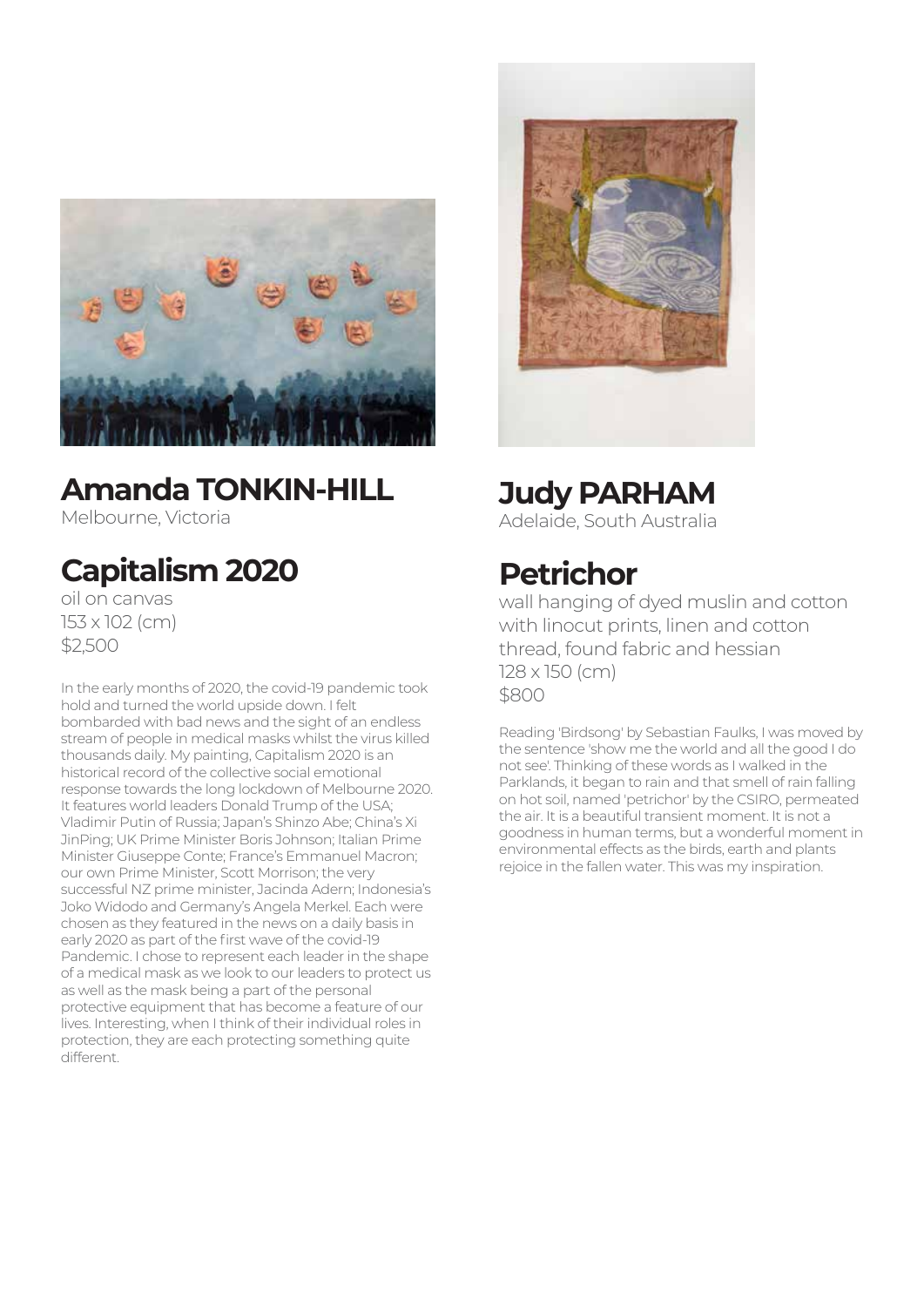#### **TATIARA** ARTIST





### **Gwenyth COLWILL**

Serviceton, Victoria

## **Tide's Out**

acrylic on canvas 50 x 60 (cm) \$350

I have been a member of Tatiara Palette Painters since 2005. I enjoy art in many mediums and forms and am always willing to try something new. There is no end to the learning with art.

#### **Scott HARTSHORNE**

Adelaide Hills, South Australia

## **Vanishing Point**

oil on canvas 76 x 111.5 (cm) \$3,500

A portrait of remnant trees left in a newly ploughed paddock in the Murray Mallee, my painting is a muse on the illogical ideology of man's superiority over nature. And on Goyder's Line, the aloofness of passing clouds and the Zen of mechanical lines drawn in the dirt. It is a reflection on soil and toil and the ploughman's view. On infinity, fertility and finality. On how close we are to the edge. How back in the 50's we burned mallee roots to heat the house without a care, while in the 80's we watched the dust storms in dismay. But ultimately, this is homage to the Mallee trees, those tough survivors. In 1902 the Sydney Bulletin remarked, "Nobody knows who made the Mallee but the Devil is strongly suspected." They were mercilessly cleared for the creation of farmland. My remnant trees remind me of a group of martyrs, the Burghers of Calais here in a paddock in the Antipodes, only these are survivors of a siege where many more fell and vanished without a trace.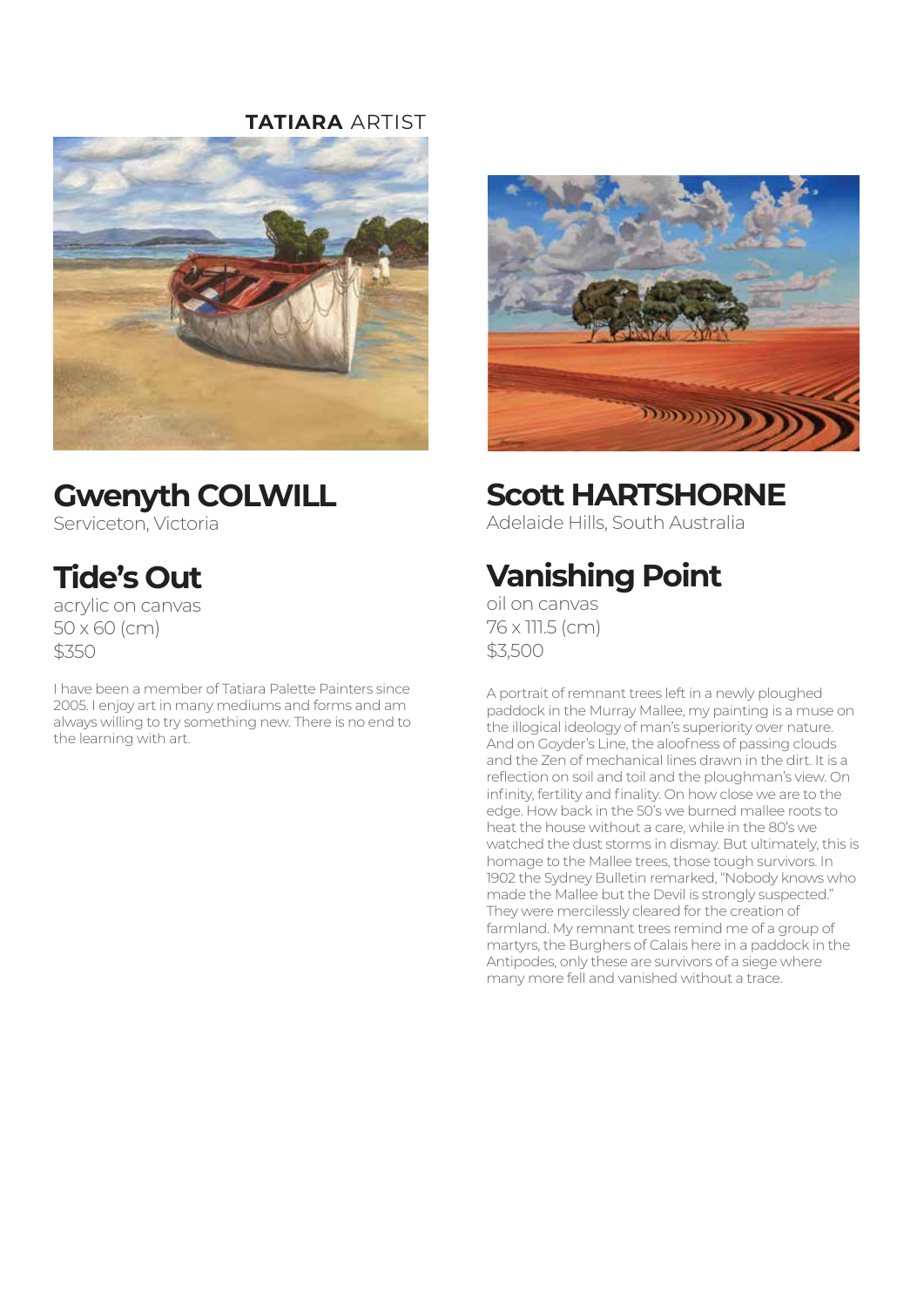#### **TATIARA** ARTIST



**Olive LEE** Bordertown, South Australia

### **Falkland Isles Penguins (Whoops)**

acrylic on canvas 66 x 62 (cm) \$275

#### **TATIARA** ARTIST



**Ali BERRY** Willalooka, South Australia

### **Northern Girls**

acrylic 100 x 80 (cm) \$1,000

Through my painting I wanted to capture the beauty and vast open space I experienced when visiting a friends station in south western Queensland. I wanted to depict the curious nature of the northern cattle, who don't often see people.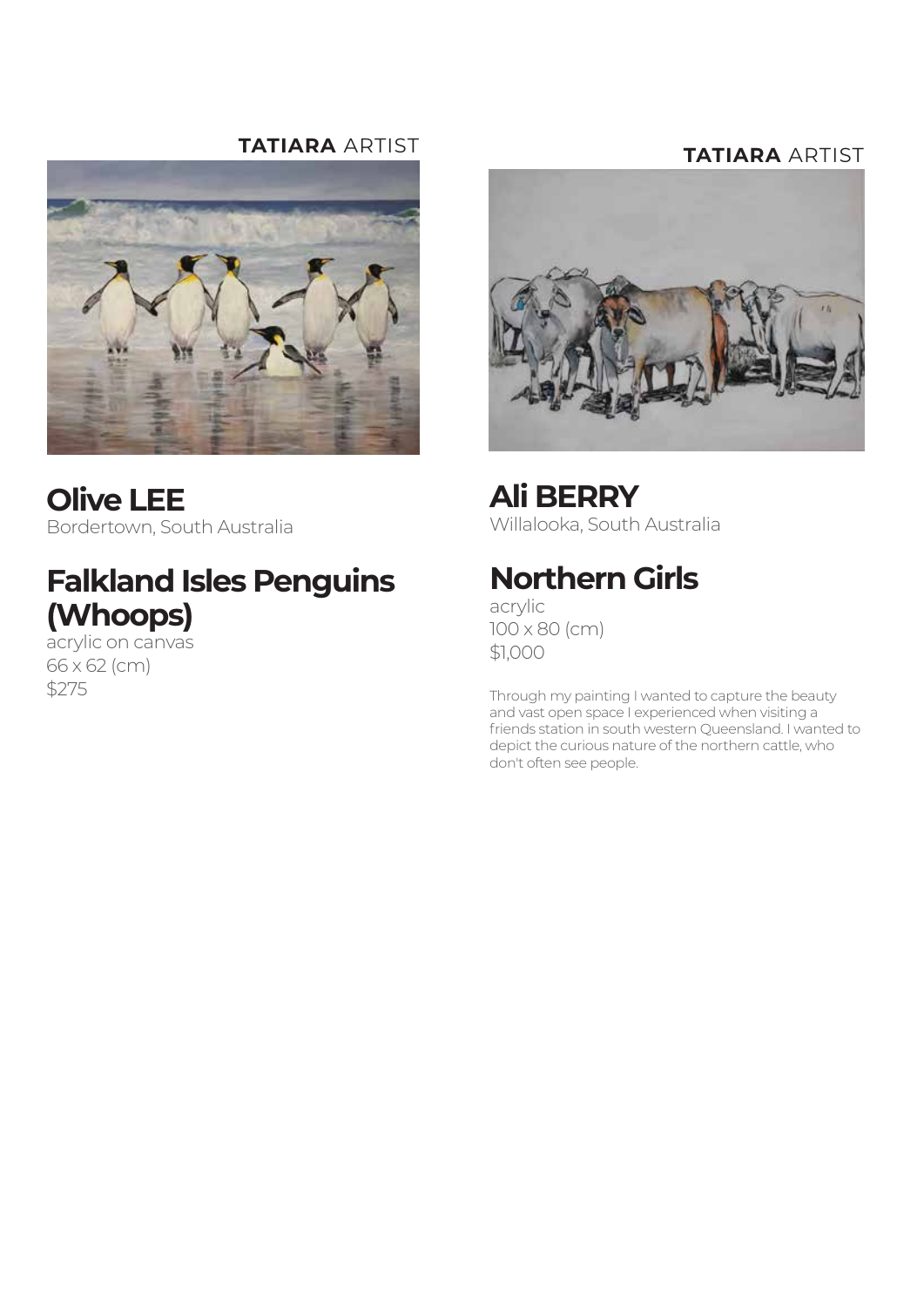

## **Leith SEMMENS**

Carrickalinga, South Australia

### **Carrickalinga Rock in Graphite**

graphite on watercolour paper 180 x 200 (cm) \$8,200

Since moving to Carrickalinga in 2020, Semmen's art has increasingly focused upon the very beautiful but fragile coast of Carrickalinga and nearby regions. The impact of Climate Change is beginning to show upon this beautiful stretch of coast, and the challenges of preserving our coasts will continue to mount.

Artist Leith Semmens has chosen to visually record in drawings the current experiences of beautiful Carrickalinga before it is changed forever. It is questionable if future generations will be able to experience walking the long white sandy beaches, the smell of seaweed washed ashore, the sounds of waves crashing against multicoloured rocks, and walking in sand dunes rich in biodiversity. Semmens is an experienced and respected portrait painter and sculptor, however in the last decade his art practice has evolved to become primarily drawing.

#### **TATIARA** ARTIST



### **Marie CLARKE**

Bordertown, South Australia

## **The Storyteller**

acrylic on wood 104 x 40 (cm) \$1,550

The artist has used the natural markings on the wood to interpret the story these markings tell. Using colour and texture, light and shade, it has enabled the artist to bring to life what appeared to be a discarded part of a tree. It is like illustrating a narrative which the onlooker then has an opportunity to visually and mentally decipher into what they believe or feel the created form gives to them as individuals. The tree from which this piece originated has transcribed a small portion of its own story onto this wood fragment and in so doing has passed down some of its whole self-existence. Originating from this, the current story developed through this artwork. The story is handed down to be transcribed by the observer. The observer then interprets through observation. In turn they then become the storyteller.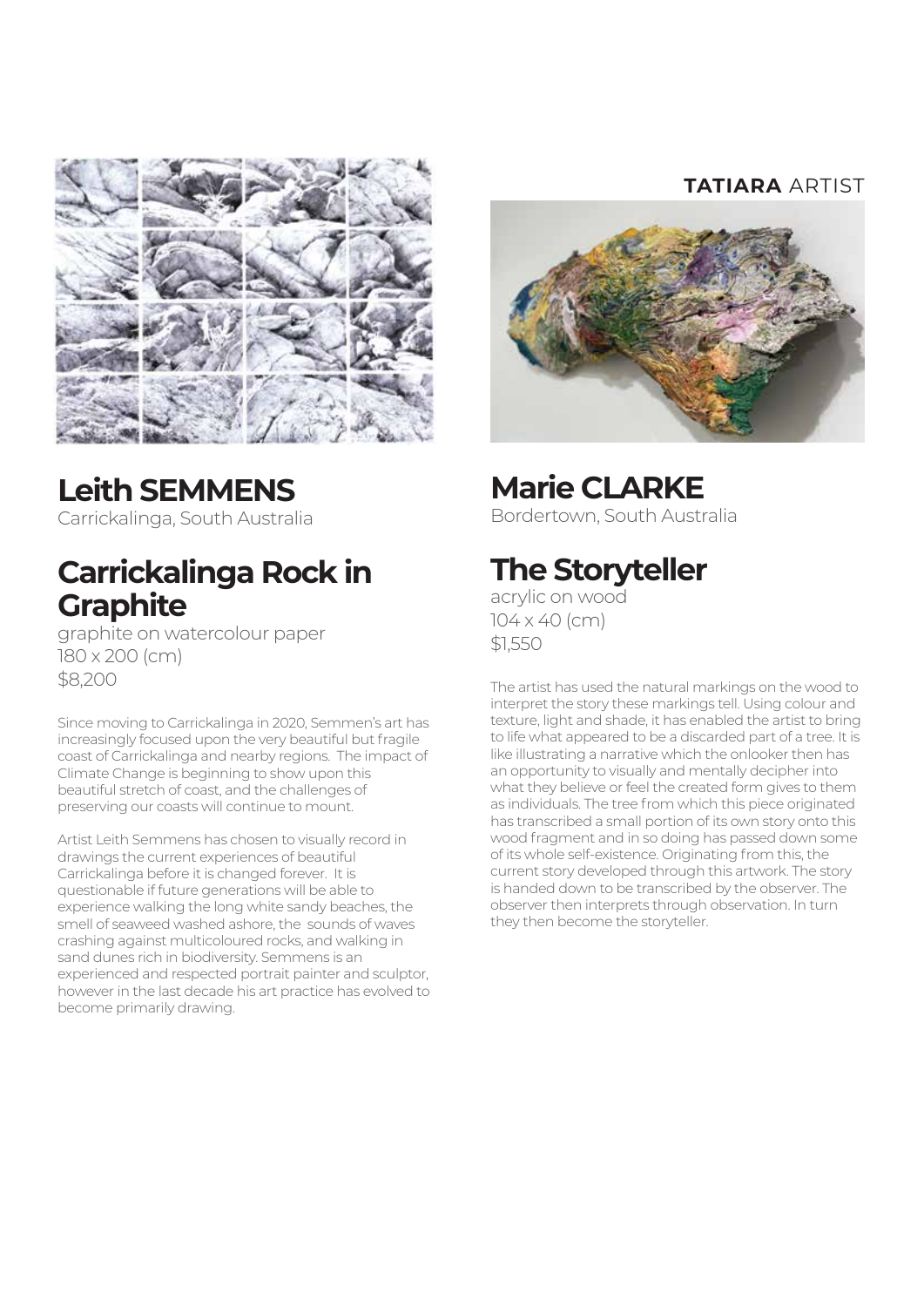

# **Cecilia GUNNARSSON**

Adelaide, South Australia

## **Summer Memory II**

oil on linen 168 x 66 (cm) \$4,500

This year I relished our summer holiday with the summer of 2020 still fresh in my mind. I want to share that moment, that memory of summer, of heat, of water, of late afternoon. I have been working on a series of paintings from this particular time. Incorporating people into the landscape to gives the landscape scale. But also to express the meditation, the feeling of being in the moment, the awe of being in nature. To be reminded that as humans we are part of the natural world.

### **Gail HOCKING**

Adelaide, South Australia

### **A Deflated State of Being**

fired earthenware clay slip stained 23 x 9 (cm) \$650

Born and raised in Aotearoa's mountain terrain I have a strong connection to natural environments. I deeply feel we are connected to the nature/world materiality which creates a vulnerability within our physical bodies. 'You Did This – A Deflated State of Being' is a materialised reaction as a personal response to the ongoing state of climate emergency. Continual deforestation is causing earths lungs to deflate contributing to feedback loops which in-turn accelerates tipping points to reach irreversible states. The 'deflated being' also relates to a personal erosion of optimism and a heavy uncertainty going forward in a world that is out of control. NB: This is an intimate 3D artefact which can be hung from a railing to sit against the wall. There is no assembly required for the artwork.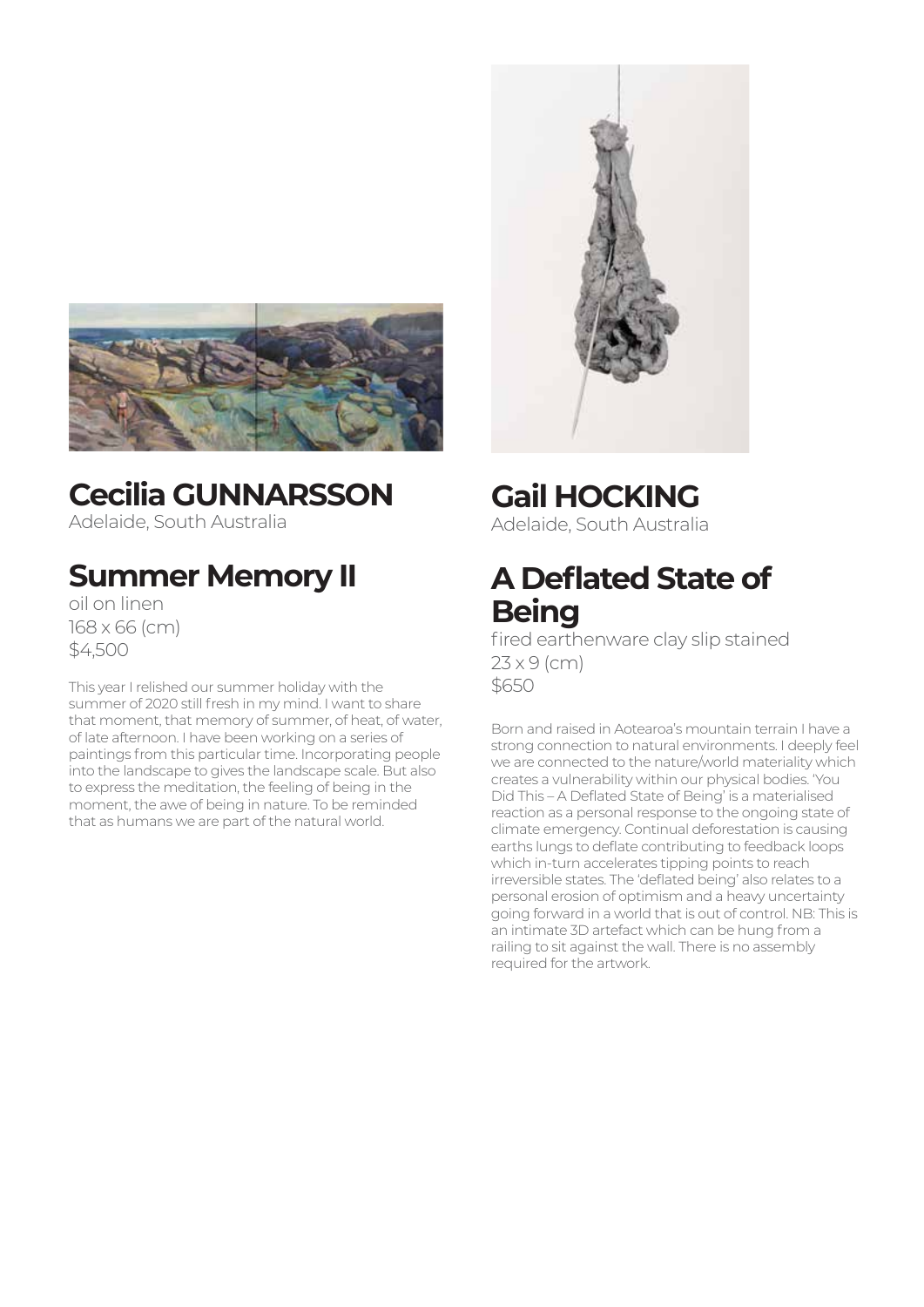

**Sarah NORTHCOTT** Adelaide, South Australia

### **Life tends to come and go II**

oil and acrylic on canvas 52 x 60 (cm) (two panels) \$1,500

Based on photos taken out of the car window on long drives the works are the memory of a small moment of reflection on the details of a scene glimpsed only for a moment of real time. Time passes slowly and life tends to come and go.



### **Cristina METELLI**

Adelaide, South Australia

### **Landscape in Flux**

oil on canvas 120 x 140 (cm) \$3,000

**Landscape in Flux** depicts a sentiment of unsettledness as the landscape changes through the interaction with human activity. My abstract paintings are inspired by the natural landscape, investigating the extent to which human lives are entwined with the natural environment. Through painting I express my emotional and sensorial response to the natural Australian landscape, which I find both healing and uplifting. Each painting captures a moment in time, reflecting a deep connection to place.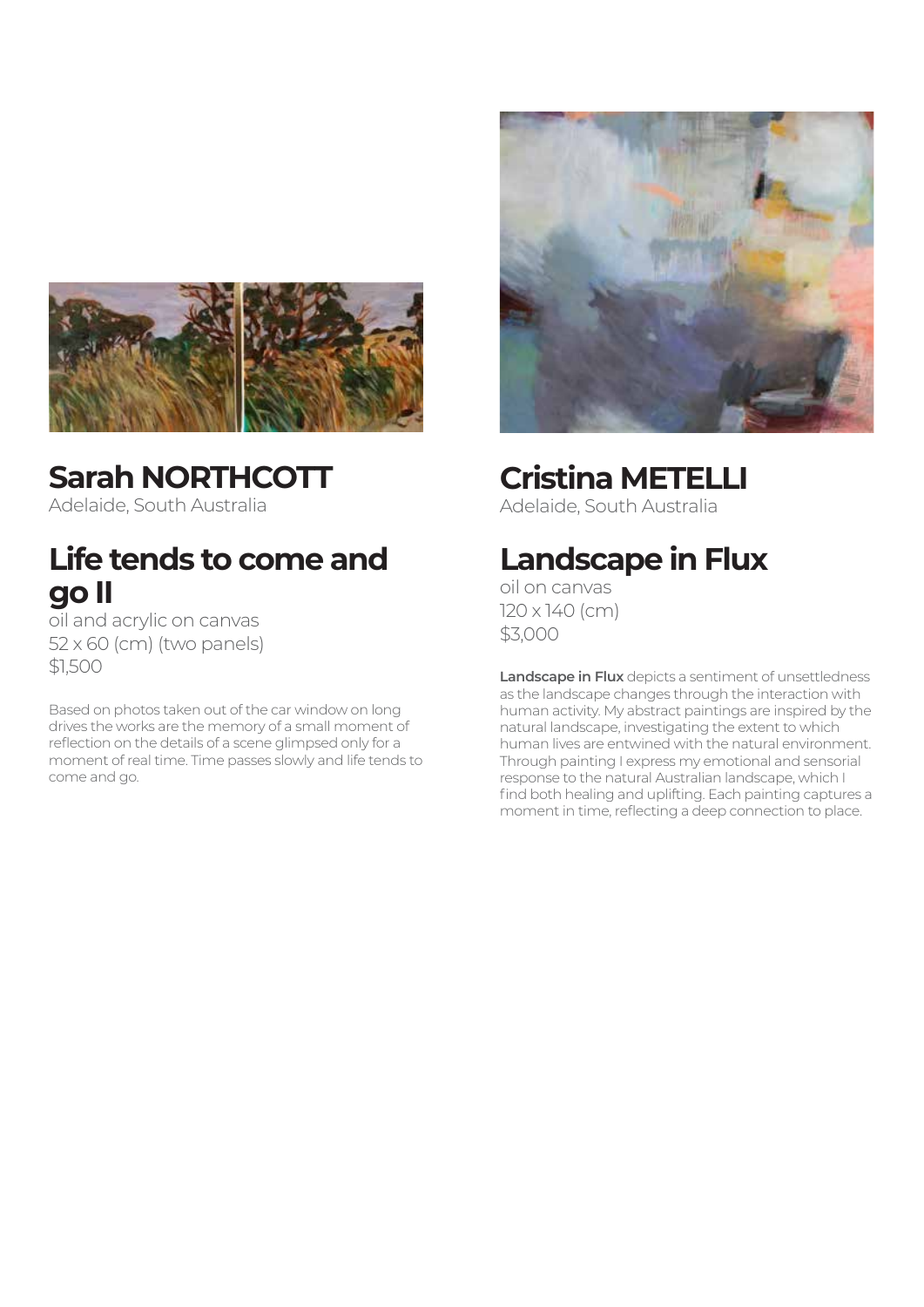

### **Nick HEYNSBERGH**

Melbourne, Victoria

### **My explanation for coming out to my parents as gay was that I was attracted to men**

watercolour and charcoal on paper 41.5 x 34 (cm) \$1,500

This work belongs to an ongoing series that focuses on experiences that have contributed to my understanding and acceptance of my queer identity. Each work is a personal meditation on a particular experience, the associated memories and the site that it occurred. The title of each work reflects on the memory with the humour of hindsight, encouraging viewers to engage with the lived experiences and perspectives of members of the LGBTIQA+ community. Furthermore, I hope these works will resonate with queer viewers who have had similar experiences, helping new community bonds to form and strengthening existing ones. Additionally, though each work is individually significant, collectively, the suburban images allude to a series of paths within a dimly lit maze. By framing my personal history within a labyrinth of sorts, I aim to subvert the social, structural and political mazes that are imposed on the queer community by those in power.



**Zoe FRENEY** Adelaide, South Australia

## **Daily view**

oil on board 60 x 46 (cm) \$550

This painting honours the everyday repetitive acts of care and home making. Trying to maintain a studio practice alongside so many other competing demands of care, I become a bit sloppy at both painting work and housework. So the windowsill is laden with oft-observed but quickly painted stuff, framing the view beyond - the bare vines, the hill, the pines and the sky.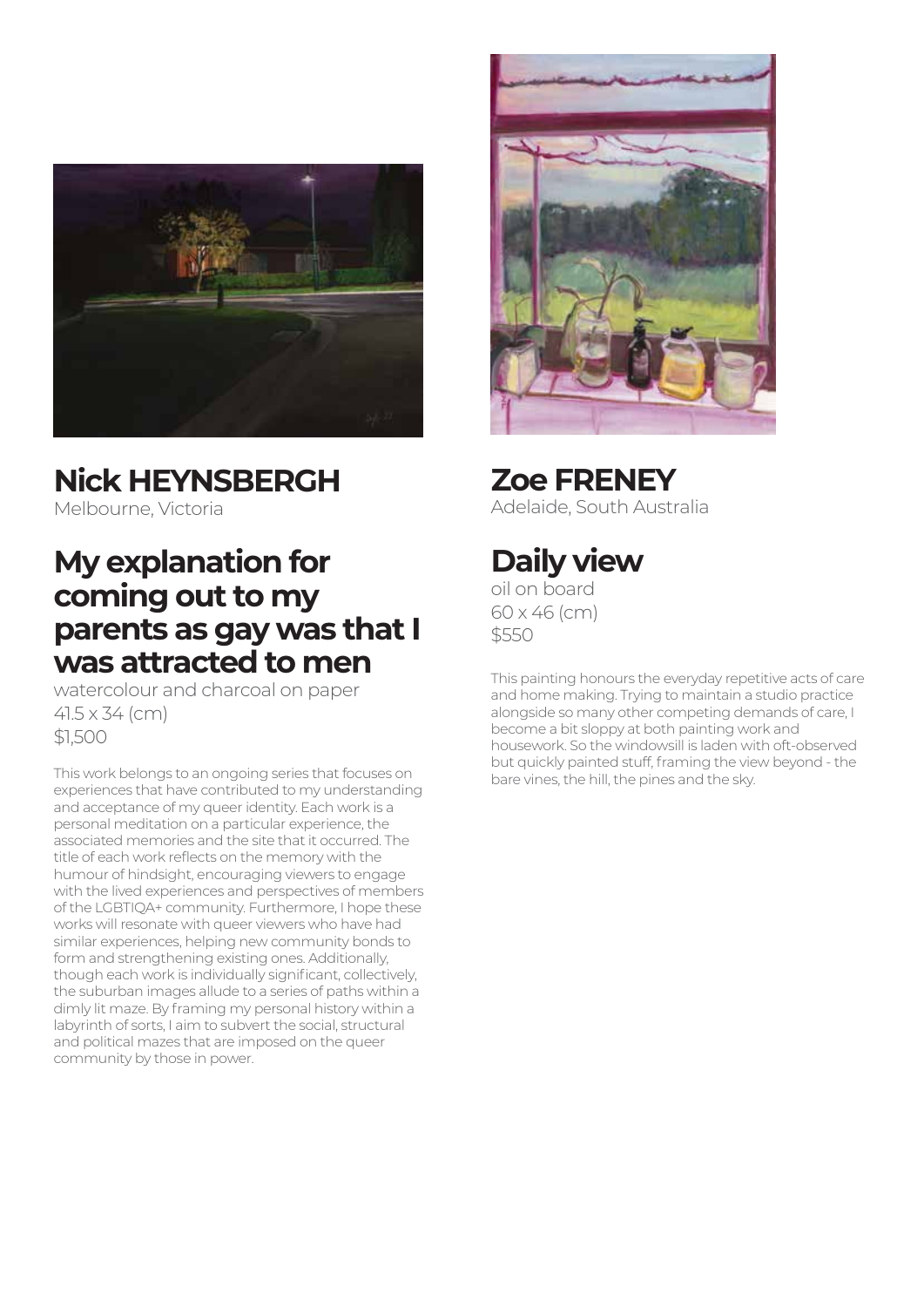

## **Thomas READETT**

Adelaide, South Australia

## **a thousand storms**

oil and aerosol on linen 200 x 200 (cm) \$3,000

**a thousand storms** came from a moment of opening my draw at home. I found an envelope and in that envelope I found all of the birthday cards I'd kept throughout my life, key birthday cards from important people, one of them being my best friend and brother to me, Adam. Unfortunately Adam passed away from suicide 9 years ago. Since then I had created a memorial piece for him, made up of all the worlds I wanted to say to him. I thought I was doing OK until I stumbled across the birthday cards he made for me, I then found myself on the floor overwhelmed with memories and feelings yet again. I decided to scan the text he had written in the cards and amplify them to an epic scale to portray him and give his voice back. These intimate birthday messages come back to life in this work. Every piece of art I make with him in mind as he will always be on my mind.

**WINNER** Honourable mention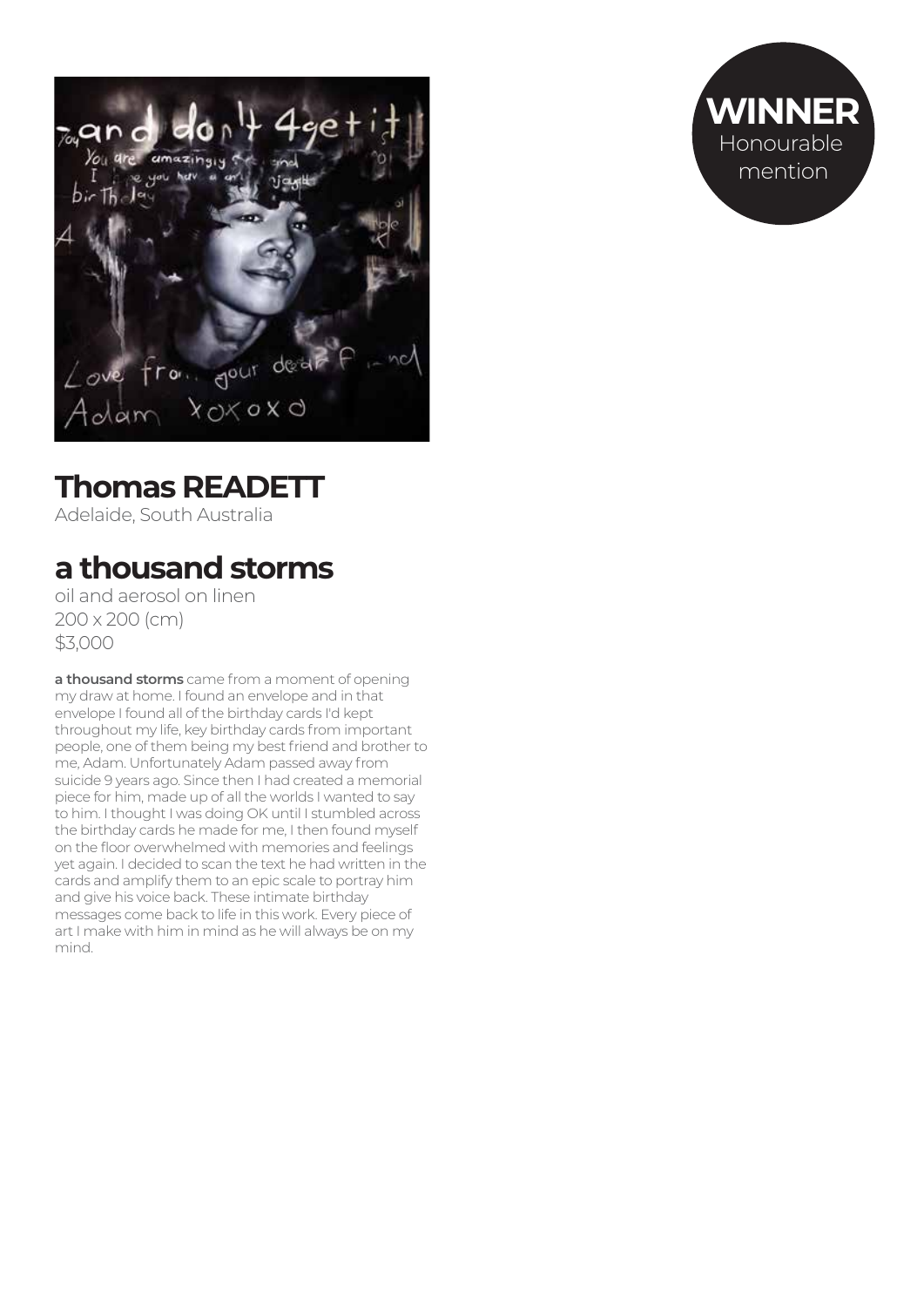

### **Sonja POCARO**

Adelaide, South Australia

### **Between then and now, between you and me: the sunrise, the sunset, the city**

sound work (5 min 35 sec loop), linen bound artist book, textile work (tulle and felt on organza) 163 x 120 (cm) \$4,000

#### **Between then and now, between you and me: the**

**sunrise, the sunset, the city** continues my interest in ideas of memory, place, language and translation, including through the lens of migration (speaking Italian as my first language) and post-colonialism. The work draws on childhood memories of visiting the (Adelaide) markets before dawn with my father, to procure supplies for his fruit and vegetable store and hearing multiple languages spoken- their rhythms, nuances, currencies. For the sound work, I recorded 26 languages spoken by 48 people over 34 days in and around the city (including the Central Markets) and in my local surrounds. The three Indigenous languages - Kaurna, Adnyamathanha, Yankunytjatjara- are juxtaposed with 'successive' languages in Australia, including Berber- the original language of Algeria- and Roviana- spoken in the Solomon Islands. 'The sunrise, the sunset, the city' (or the closest equivalents) are repeated, exploring daily rhythms within the landscape, with the idea of 'the city' (our Western understanding of) being a construct, in this instance, on Kaurna land.

Notes (on each participant) in the accompanying book, shed light on the intricacies and complexities of translation, of connection to language, place and community, with the play on the word 'between' (in the title) referring to both a recognition/coming together and possible impasse, things 'coming between'. The work posits that languages are ecosystems themselveslike the materials and forms in the accompanying textile work- both robust and mutable, solid and tenuous, fragmentary and ever evolving (languages endangered/revisited/reawakened); requiring (our) attention and care.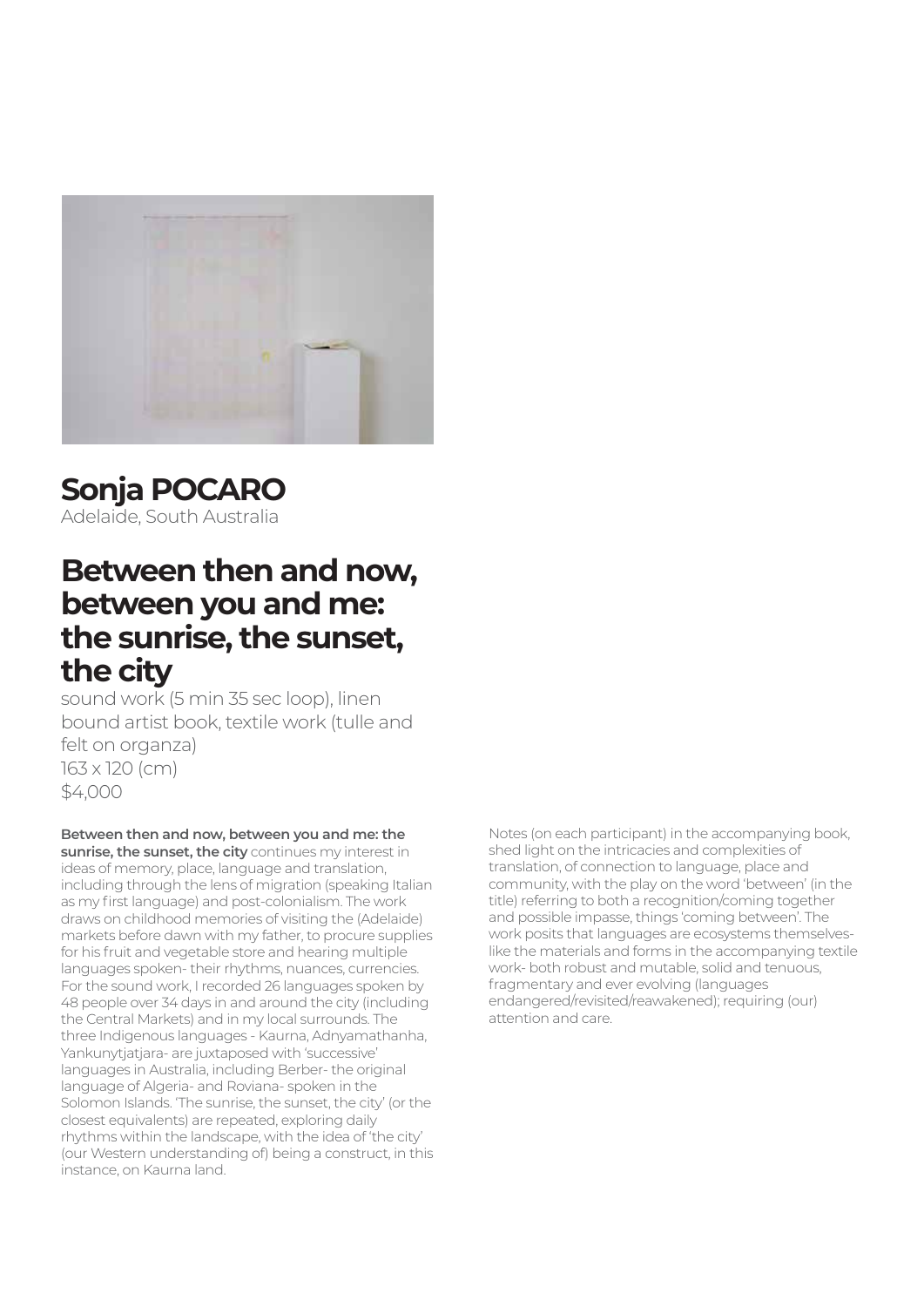

# **Lee SALOMONE**

Adelaide, South Australia

### **Harvest**

maternal grandparents', Angelina & Giovanni Zotti, wooden drying tray, metal vice, various wood, various paint, tin, nails 107 x 53 (cm) \$4,500

I work across a range of media – including installation, photography, sculpture and works on paper. My sculptural practice explores the possibilities of found materials: I believe pre-used objects contain an inherent energy, and that the elements history, and accumulated patina, offers a unique palette to work with, just like line, colour or texture.

**Harvest** is multi-layered work, having an outward appearance and carrying an inward significance. On a personal level, **Harvest** is about the absence & presence of my grandparents, noted by the cuts in the surface of the tray. Created by their hands over decades whilst harvesting food in their backyard. As I worked on the piece in the studio, I came to view the rectangular form as a field from the perspective of a bird, with the cut marks resembling the remains of a harvested crop.

**Harvest** is a minimal & poetic work that asks the viewer to look beyond the three elements that constitute it. The final piece comprises of four, paint stirring sticks, one on display, as the suggestive hint of colour, and the other three stored on the back of the piece. They are interchangeable, and mark the four seasons.



### **Alison MITCHELL**

Riverton, South Australia

### **STILL WATER - Bialettis in Red and Grey**

oil on linen 84 x 84 (cm) \$8,200

**STILL-WATER - Bialettis in Red and Grey** is part of a series of still life works I produced that are concerned with the theme of water, and its significance for us. Looking through the lens and refractions of water in still life compositions as an analogy of how water changes the perspective of things.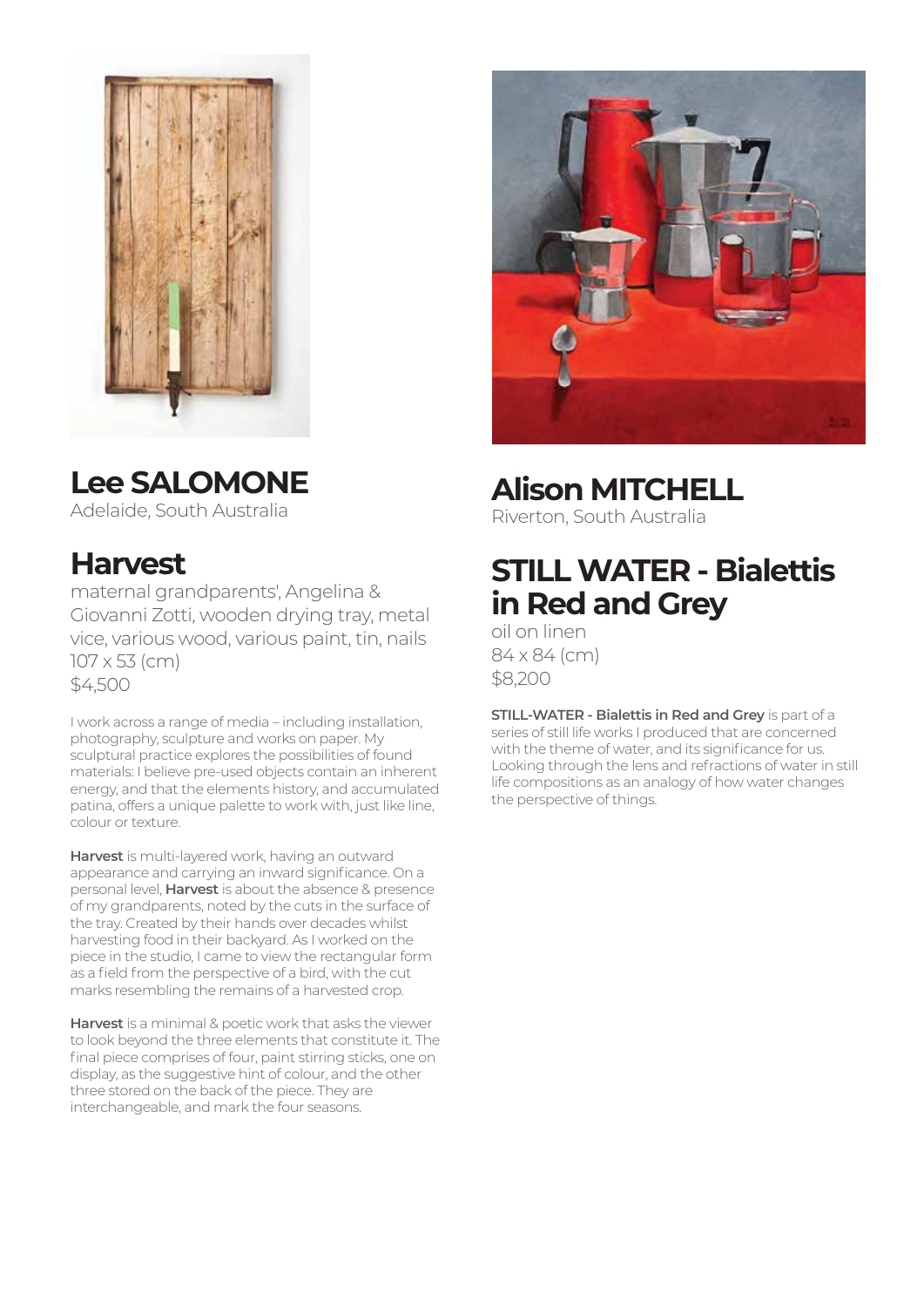#### **TATIARA** ARTIST



**Rose MILTON** Bordertown, South Australia

## **A Cry for Humanity**

acrylic on canvas 75 x 100 (cm) \$700

A young girl cries in anguish as she battles her daily life of hopeless entrapment. She is the voice of millions of refugees, desperate to escape their native land for a safe life. Barbed wire locks refugees into a stateless life of hardship and cruel waiting game. My painting of "hard to read" calligraphy in the background requires patience to decipher and absorb the words and then reflect on their meaning. But just like the real problem of developing empathy and understanding, it is easier to become impatient, stop reading and walk away.



## **Leah NEWMAN**

Adelaide Hills, South Australia

### **Our Mother**

oil on canvas 73 x 166, 88 x 180, 73 x 166 (cm) \$14,000

Dr. James Lovelock (b. 1919), developed his Gaia hypothesis in the 1970's. He posits that we are all part of one living breathing organism. It is clear, however, that we have been working hard to separate ourselves from our Mother. Some feel this separation deeply, others unfortunately, do not. We consider ourselves the most intelligent and evolved of all Earths inhabitants. However, we are not just inhabitants of Earth but part of Earth, part of her infinite intelligence. Our attempts at taming her and separating ourselves are futile, as we are profoundly interconnected. Her suffering is our suffering, whether we choose to see this or not. Throughout all of recorded history, masculine dominance has created tyrannical systems, and now, an unsustainable world. The feminine must rise, with her innate sensitivity and earthly wildness. Only then, can we heal our Mother and create a sustainable future for all her children. Dark shadows are being cast into every aspect of our Mother, however, her animating light remains. With the light of life sitting patiently and unchanged beyond the veil, she will endure, despite being stripped bare and abused by us in every imaginable way. If we are to continue to be part of this phenomenal living organism, it is critical that we acknowledge and embrace our Mother. Remembering and trusting in her innate wisdom, living in equilibrium and love, rather than old childish fears.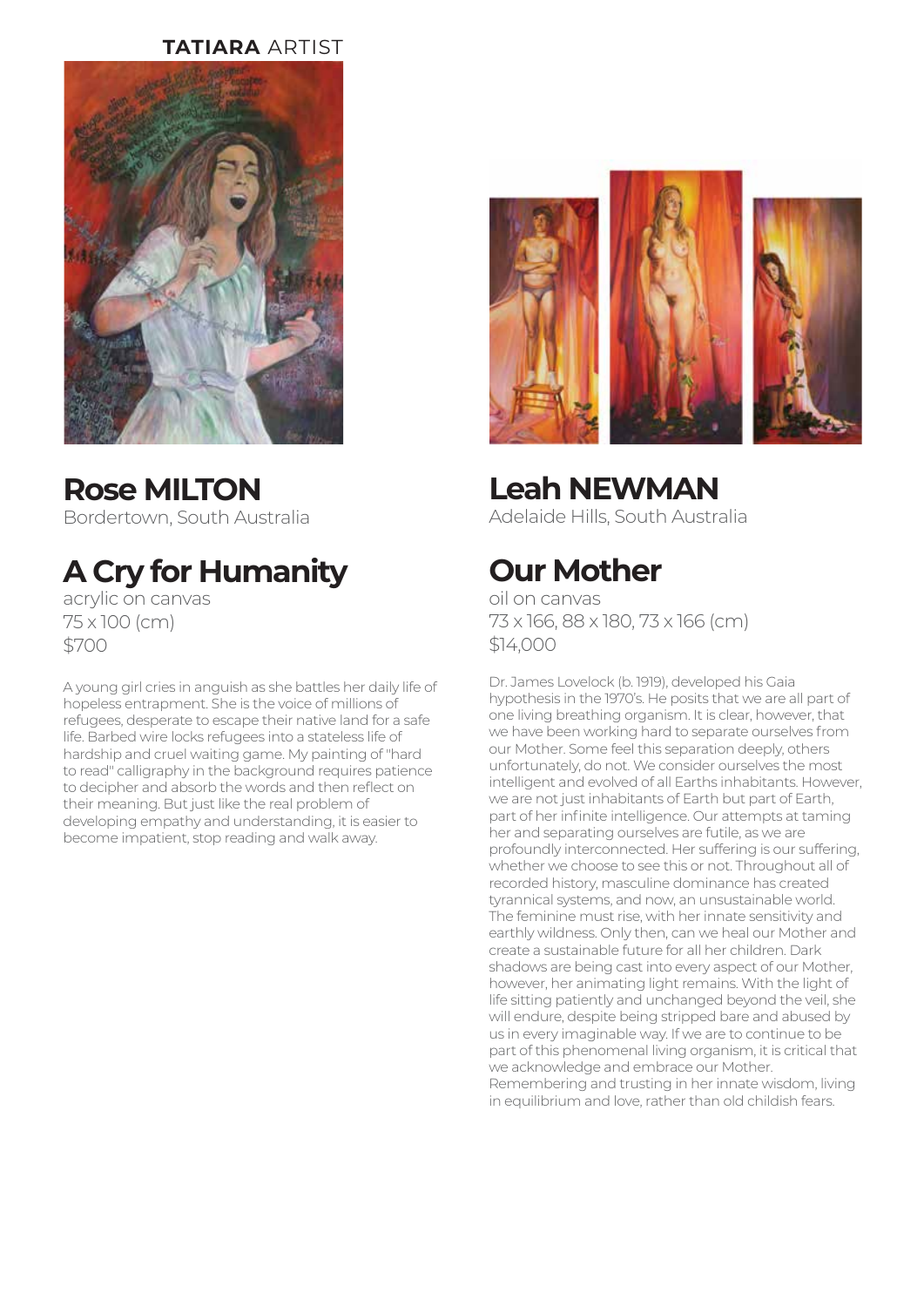

**Patrick HEATH** Adelaide, South Australia

### **Boy and the sun (Death Mask)**

painted plaster 55 x 22 (cm) \$650

Referencing both the plaster cast death mask of Ned Kelly and Sidney Nolan's enigmatic iconography, this work plays with the interpretive nature of mythology and its crude role in the construction of Australian identity. The perforated cricket pad is presented as a cultural artefact, charged with colonial and patriarchal connotations and a symbolic device, containing contradicting allusions to authenticity, resistance, security, fear and vulnerability.



**Ember FAIRBAIRN**

Melbourne, Victoria

### **Long lost now in the forever dream**

oil on birchwood 100 x 70 (cm) \$3,000

This work is a personal response to Australia's housing boom/crisis. I am included in the vast number of Australians being denied the 'great Australian dream' and I am aware I dwell on unceded lands. This has driven the conceptual underpinnings of the work, allowing me to explore landscape and place as a way of untangling feelings of belonging. These ideals of place and belonging are connected to a deep longing for home. Anxiety around not belonging to any one place nor having the means to have a physical home of one's own causes a tension that is displayed in the work through line, shape and the use of colour. In this place I reach out into my own dreams for solace through the transcendent language of painting.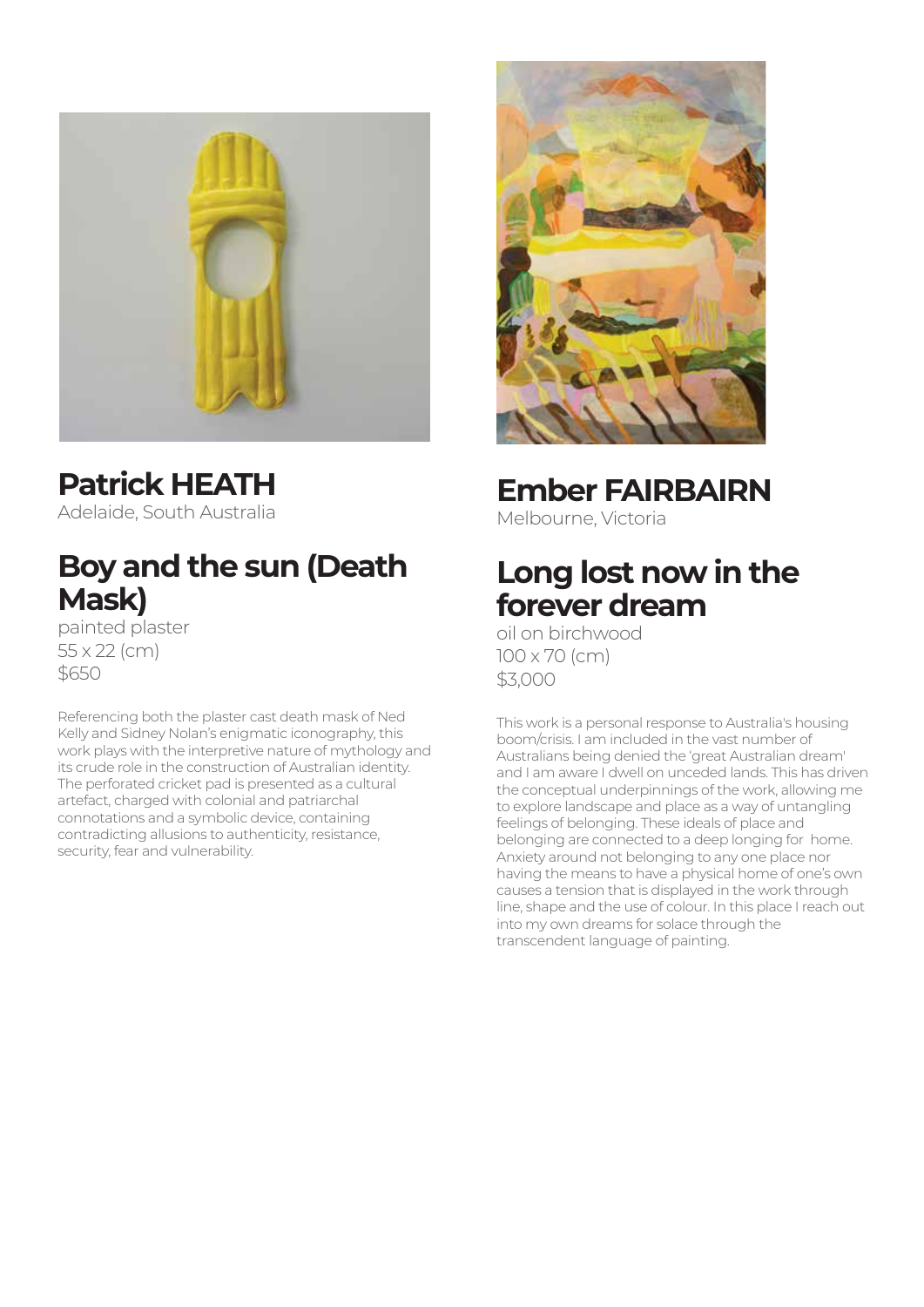

**Suzie RILEY** Adelaide Hills, South Australia

## **Off the Beaten Track**

oil on board 104 x 104 (cm) \$3,900

Softly weathered ranges surround me, born of an ancient seabed and sculpted by 600 million years. There is comfort in time eternal, reassurance in a natural balance. As Cheryl Savageau of Mother/Land says, "this is a place where time slows down, where light is collected and flashes in all the colours of love it is.

#### **TATIARA** ARTIST



### **Jaime PROSSER**

Keith, South Australia

### **Summer at Marcollat Hall**

oil on linen 150 x 100 (cm) \$6,600

This painting is one that I have wanted to create for a long time. It is inspired by the many old forgotten community halls and tennis courts that have been deserted throughout rural Australian regions. Their broken tennis nets and collapsing walls have left me to imagine all of the past Christmas parties, 21st's and Saturday tennis comps that would bring together those living nearby.

Many of these buildings stand alone in isolated places where they are the only hint of people existing within that landscape. The particular place that inspired this painting is the old 'Marcollat Hall', which has become obsolete as small farms are being absorbed by larger properties and many farming families have moved away.

Growing up down the road from this hall means that it holds particular value to me. I have recollections of pooled Christmas dinners laid out along steel legged tables, and many Summer afternoons learning how to play tennis with neighbouring kids after jumping off the school bus. I hope to convey the notion of an isolated scene, of a place that once had an important role to play and is now a silent part of the landscape.

Maybe to leave the viewer wondering about the memories the structure holds as it still stands.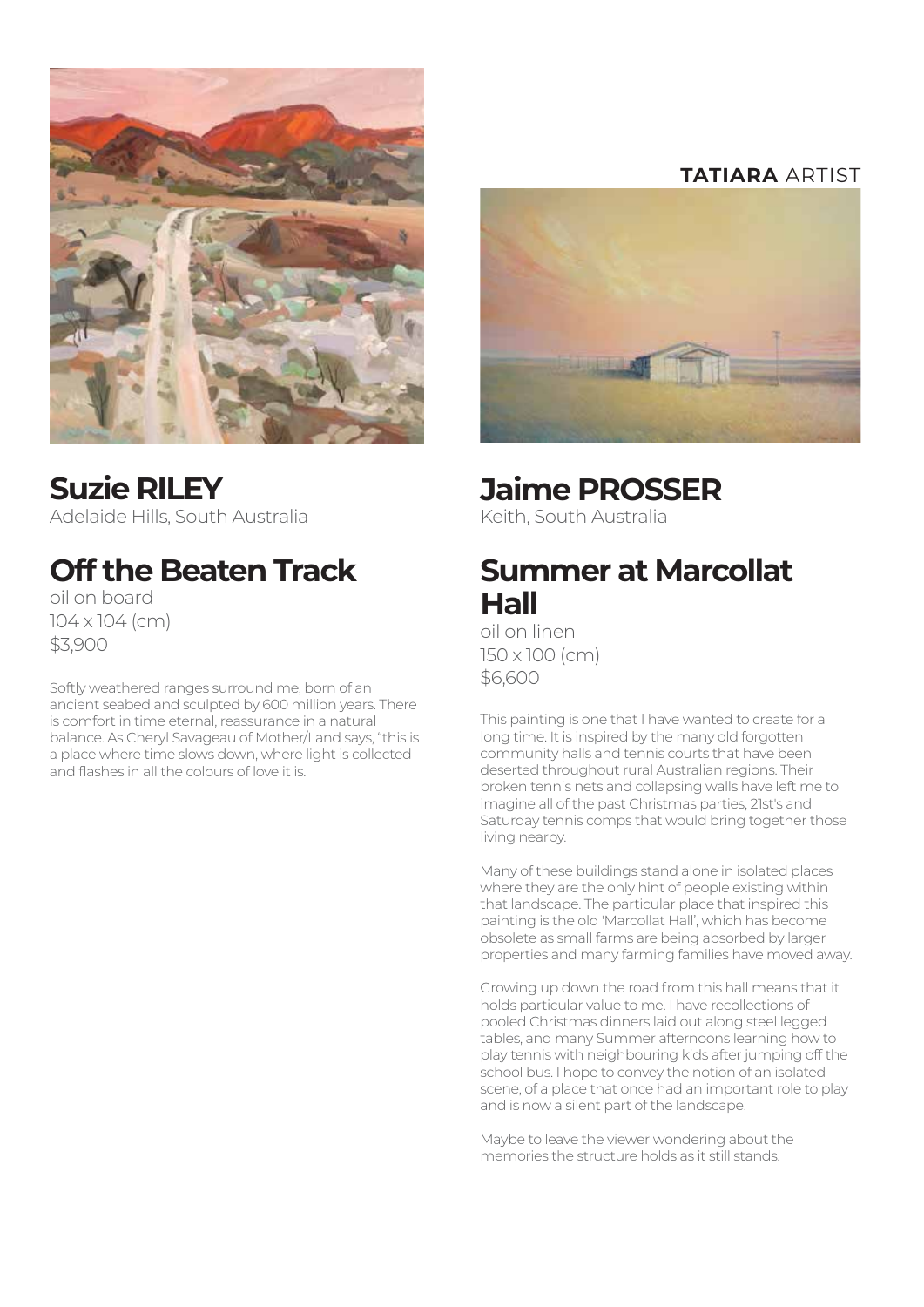

**Vipoo SRIVILASA**

Melbourne, Victoria

## **The Course of True Love**

bronze 50 x 50 (cm) \$10,000

**The Course of True Love** is about same-sex marriage journey from around the world. The series is realised in five bronze vignettes representing moments in world history that have contributed directly, or indirectly, to the acceptance of same-sex partnerships, and led Australia to pass the same sex marriage law in 2018. The moments including Stoneware riots, Thailand decriminalises homosexual acts, the established of Society Five, the first homosexual rights organisation in Melbourne, The Simpsons became the first cartoon series to dedicate an entire episode to same-sex marriage topic and the Yes campaign. I work predominantly with ceramics but for this series I choose to work with bronze. I use bronze, a robust and permanent medium to symbolise the strong concept of marriage and a solid commitment a couple makes to each other. Bronze is also a medium for religion statues. It would represent the sacred concept of marriage in my work.



## **David DISHER**

St Kilda, Victoria

## **2020 Vision**

oil on canvas 100 x 100 (cm) \$10,000

One thing we've learnt from a pandemic is that you don't want to be stuck with light weight pigs in charge when one hits!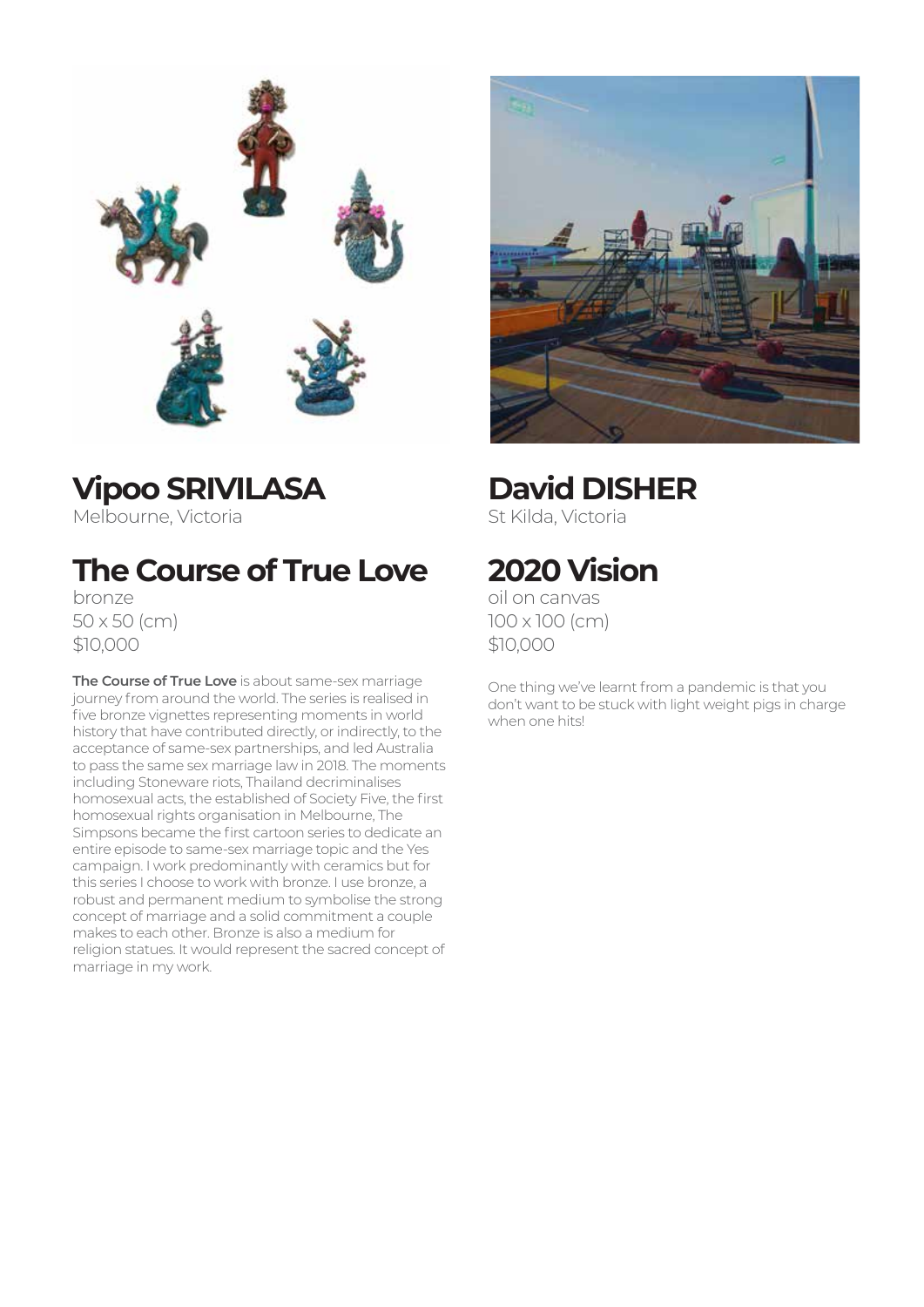

### **Blake GRIFFITHS**

Broken Hill, New South Wales

### **The White Flag: sales for surrender**

paper, cotton variable (cm) \$6,500

White flags are recognised as a protective sign of truce often associated with surrender in violent situations. Surrender is state required to begin a process of healing, or change; and considered the first step in any kid of sacral journey. Here surrender is confounded by whiteness in an impossible request for truce. Cloth making, particularly weaving is commonly used metaphorically in spiritual and religious texts, particularly about the creation of the physical world. These texts have historically been responsible for violence inflicted on our race. These flags, literally, use book pages as the weft (the horizontal thread) and interweave it with the warp (the vertical thread); a concept usually associated with the healing/essential/spiritual aspect. Here the artist grapples between devotion and despair, between war and peace – by attempting to create a 'right' flag for surrender, yet bound by its whiteness. By striping each page and meticulously re-weaving it in it's intended order, similarities are exposed between the religions, in pattern, in texture, in lightness, and ultimately, in colour. The act of flag making becomes an attempt to understand our position between these conflicting concepts, reckon with historical injustice and encourage us, to ultimately surrender.



**Daryl AUSTIN** Adelaide, South Australia

### **Built up, broke down (blue)**

oil on wood 61 x 76 (cm) \$4,500

**Built up, broke down (blue)** is one of a series of works with the working title of "Adelaide disruptions" exploring a kind of psychogeography of place where changes and shifts occur both in the site and on the painting.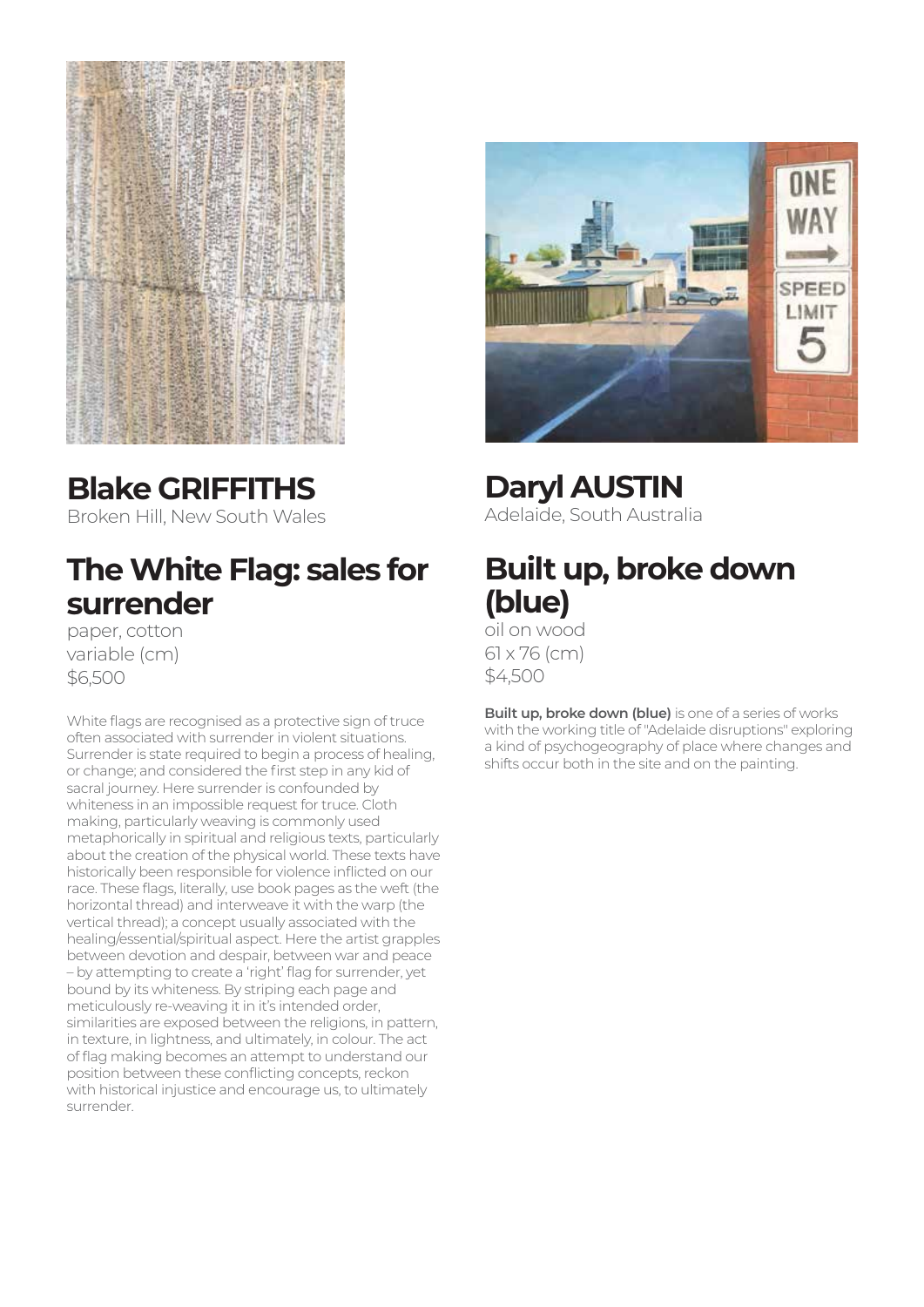

**Paul SLOAN** Adelaide, South Australia

## **2020/2021 it is all a blur**

oil on canvas 190 x 130 (cm) \$55,000

Started last year during the first lockdown and completed in 2021 during Adelaide's most recent lockdown, this painting reflects the humour, absurdity, and confusion of the times we are living in now.



### **Elizabeth BOWEN**

Adelaide, South Australia

### **Blue Beach House with Ghost Dog**

oil on board 45 x 50 (cm) \$895

The exploration of materiality upon the flat surface of board or canvas is the constant for Elizabeth Bowen's art practice.

How a hue, tone or shape can deliver an image that is imbued with recognition for the viewer never ceases to captivate her. The artist concentrates on the shards of light that are so much part of the Australian experience. Bowen's painting work moves across still life, streetscapes and landscapes in oils, constantly seeking the effect of dark against light.

As well as oil painting, Bowen explores the 3 dimensional image - more recently through papier-mâché.

Continuing themes of memory, sentimentality and the touchstones of Australian culture of the mid to late 20th century.

Bowen has created dogs in papier-mâché as an extension to the theme 'ghost dog' which appears on the 'Beach House' series.

Bowen has works in collections interstate and overseas.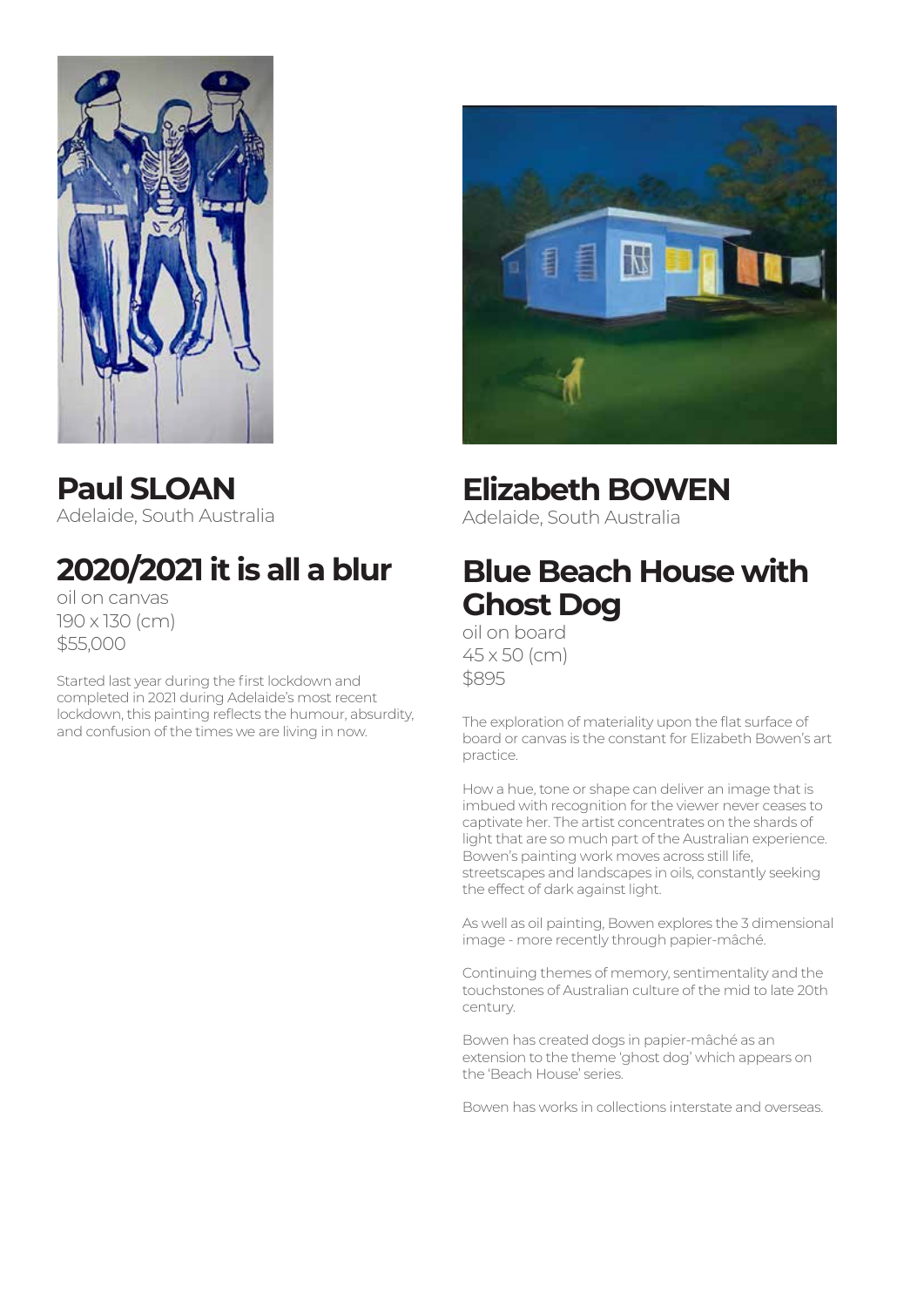

## **Renee DE SAXE**

Marananga, South Australia

## **Transference 2**

cyanotype on arches 66 x 102 (cm) \$1,800

Starting with a charcoal drawing, de Saxe then digitally manipulates it, finally creating a cyanotype of her work. de Saxe uses cyanotype development as an explorative process to disclose deeper levels in her work. The artwork is captured through sunlight and emerges out of a watery bath.

Although repeatable, de Saxe uses cyanotype as a product of experimentation, the image will always emerge differently depending on the subtleties of the process. Her inspired by her relationships with others, her daughters, family and community. Her figurative images are a vehicle to communicate the complexities of these interpersonal relationships. Renee's intention is to urge the viewer to find, recognise and acknowledge their own emotions and explore the themes of childlike innocence, vulnerability and fragility.



**Ben FENNESSY** Killarney, Victoria

## **Budj Bim Escarpment**

oil on canvas 183 x 153 (cm) \$5,000

**Budj Bim Escarpment** is a moody, painterly depiction of the lake and dramatic tree-lined cliff faces of the ancient, volcanic landscape of Budj Bim. Last year, I went on a tour there with a guide from Gunditj Mirring Traditional Owners Aboriginal Corporation. This fascinating area is considered one of Victoria's earliest and largest Indigenous aquaculture ventures. It has recently been added to the UNESCO World Heritage List, recognised solely for its Aboriginal cultural values. Budj Bim is a unique place with universal heritage values that demonstrate how Gunditimara people worked with the natural resources and environment of the Victorian South West region to establish a permanent place of human society over the past 30,000 years. During the tour, I also heard about the violent past of the colonial wars at Budj Bim and felt ashamed that I had previously been so ignorant of this tragic history in the region where I live. In my painting, I have tried to capture the depth of feelings of light and darkness that this special environment evoked for me. A beautiful place with a sad past cannot be represented like a chocolate box picture, thus my painting, although vivid, has hopefully reflected some of this intensity. I hope my response to Budj Bim resonates with the viewer and encourages contemplation on the past and the significance of place in the present.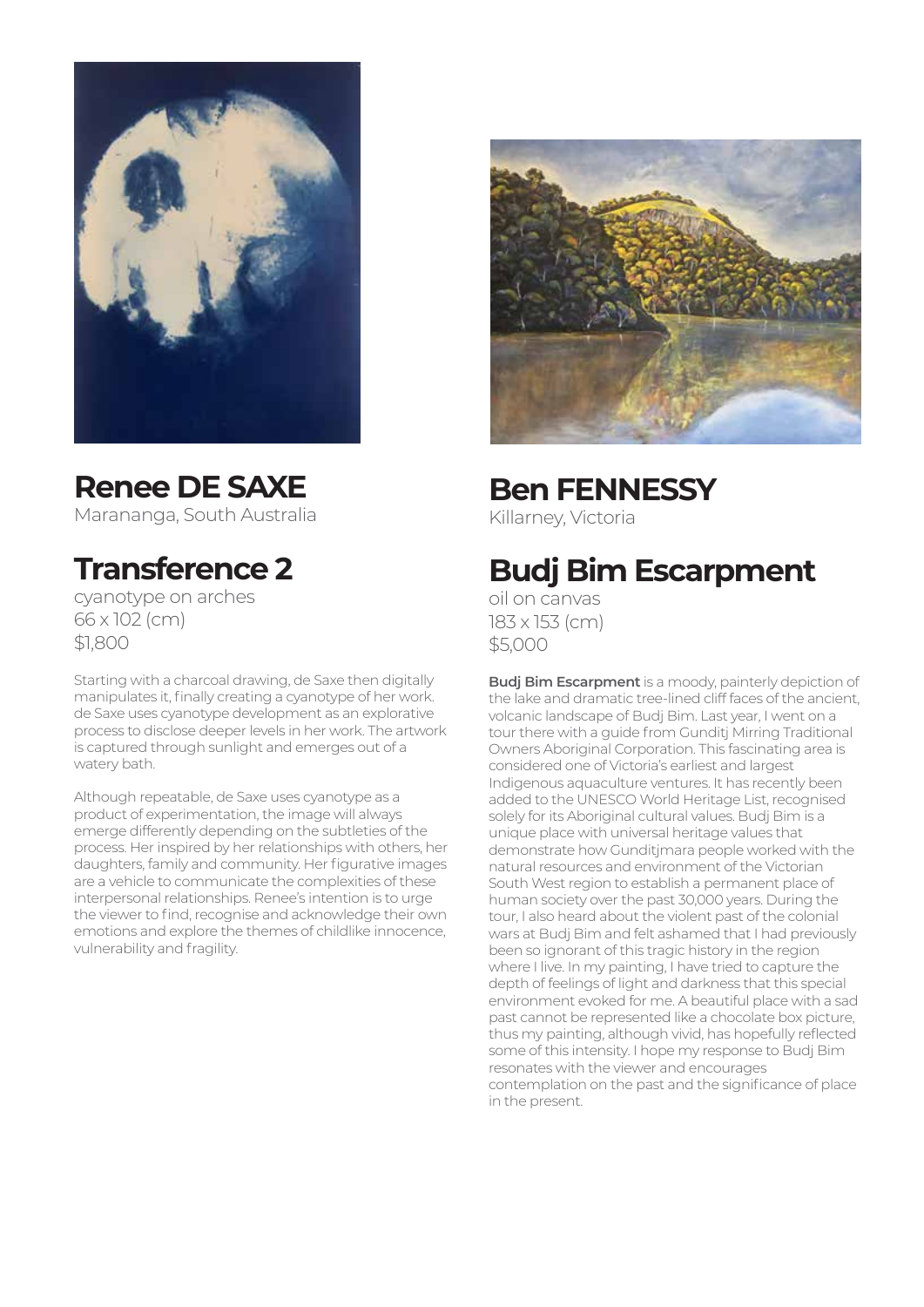#### **TATIARA** ARTIST



### **Rae MEAKINS**

Bordertown, South Australia

## **Flinders Rangers**

oil on canvas 46 x 46 (cm) \$450



**Trish DANIEL** Bordertown, South Australia

## **Night Life**

pastel 65 x 80 (cm) \$850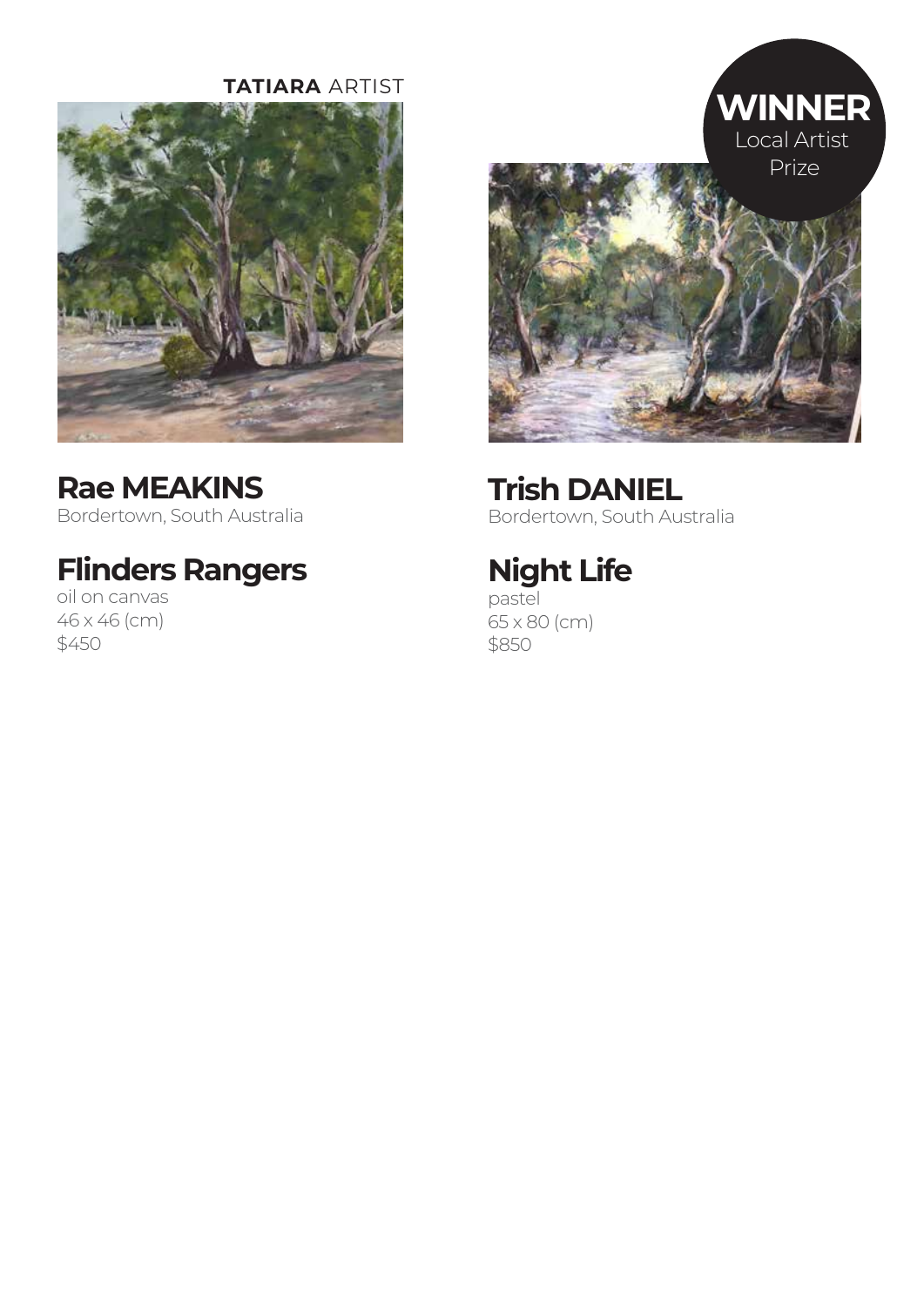

### **Fran CALLEN**

Glenalta, South Australia

### **Pour Here**

gesso, dirt, tea, coffee, wine, charcoal, ink, bushfire ash, campfire ash, smoke, ochres, eucalyptus sap, acacia sap, on recycled tea and porridge sachets 60 x 180 (cm)

\$2,500

**Pour Here** was begun during the 2019-20 bushfires, considering losses suffered. Each material holds a story. Ochre from Yalmarralpana Ochre Pit in Adnyamathanha Country, given by Uncle Cliff Coulthard. Bushfire ash washed up on Edithburgh beach in Nharangga Country. Eucalyptus sap from our home within remnants of endangered Grey Box Grassy Woodland on Kaurna land. Tea, coffee and wine. Painted on recycled tea and porridge sachets used by my partner and our four children, I was reflecting on landscapes we'd recently travelled through, some recently burnt, some suffering from serious long-term drought, and our home in the Adelaide Hill's where catastrophic fire days seem progressively more common.

The work was created in response to my 2019 Country Arts SA residency to Grindell's Hut in Adnyamathanha Country. It hadn't rained in four years. The land was silent, bush tucker dead or too dry to eat. We'd brought in three weeks worth of Supermarket food by car. I recycled the resulting packaging as grounds for artworks. **Pour Here** is a recognition of our domestic impact on natural rhythms. An awareness of the direct impact our lifestyle of convenience has on the natural environment.

#### **TATIARA** ARTIST



### **Glenda ROWETT**

Bordertown, South Australia

### **Poocha Sanctuary**

oil on canvas 200 x 130 (cm) \$5,000

Poocha Swamp is currently known as a game reserve. This means that duck shooting is allowed from March to the end of June - every day from sunrise to sunset! It is also registered on the Australian free camping list and used for recreation by the general public.

Poocha has a unique eco-system which means that water does not stay in the swamp for long periods of time. The water drains down the "run away" holes and into the underground aquifers. Eighty species of birds have been counted in Poocha by a bird watcher, which was recorded in our local paper in the 1980's. When the water arrives, there is an influx of people who utilise this area for bird watching, walking, canoeing, picnics, art, photography and other recreational activities.

This small window of opportunity for the general public to use and appreciate this beautiful reserve is restricted due to duck shooting. When the shooters come in, all the birds leave, the ducks are shot and maimed, and it is not safe for people to enjoy because of the guns.

My painting is about capturing this beautiful area for the viewer to appreciate, and to educate the people on what is really going on here. I believe and suggest that the name of "Poocha Game Reserve", be changed to "Poocha Wildlife Sanctuary". This will enable the wildlife to flourish and the community to freely use and appreciate this beautiful and unique eco system.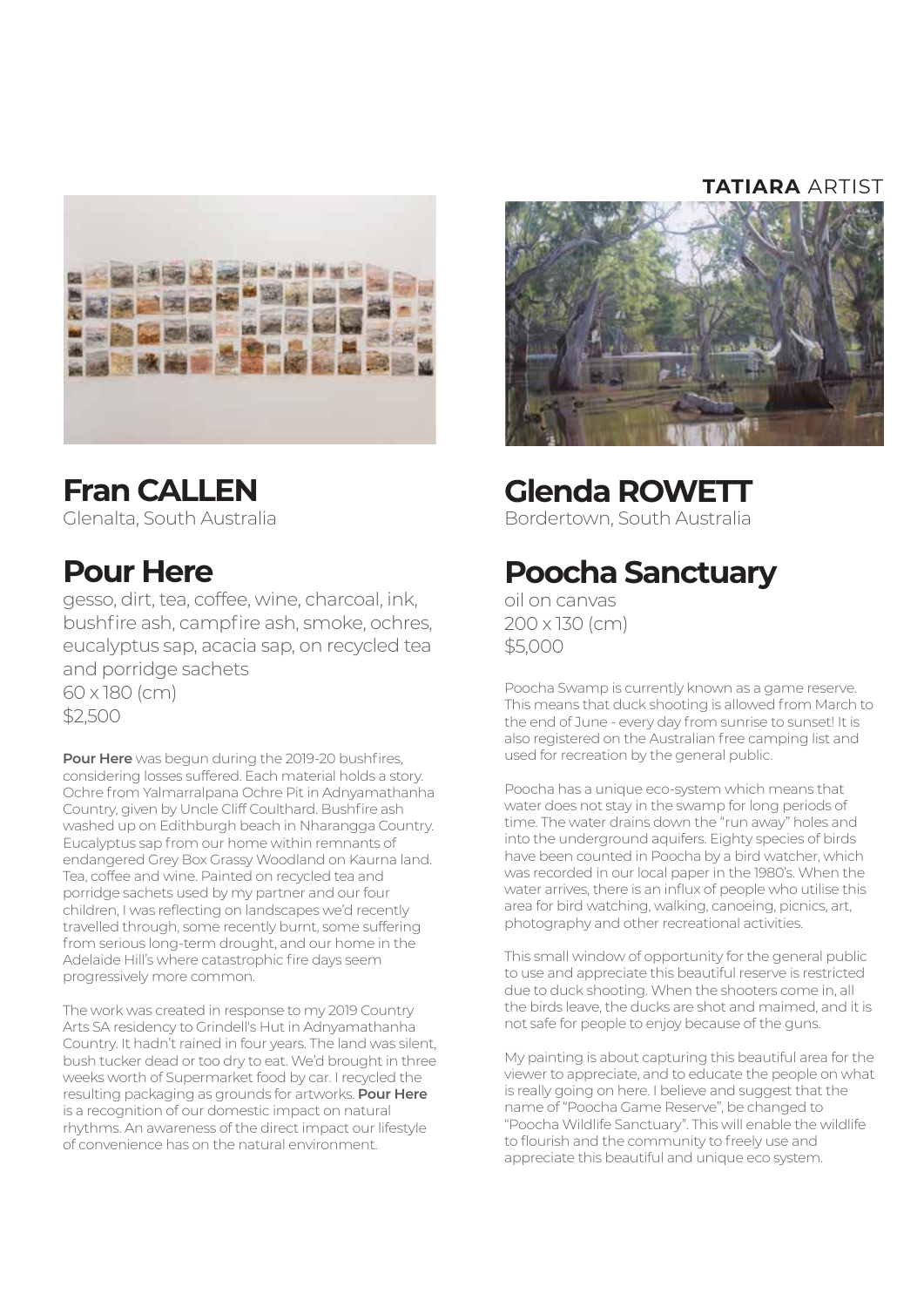

### **Monika MORGENSTERN**

Strathalbyn, South Australia

**FEARNOT** ink, etched glass, aluminium 40 x 40 (cm) \$950

As a visual artist I have explored many different ways of expressing the numinous/mystical in my practice. I have been working with light and its effect on digital prints, lightboxes and as projections for the last 5 years. I feel the numinous and allied matters are subjects which defy convention and art is the most suitable vehicle to discuss issues of that nature. During my extensive investigation into the subjective encounter of the numinous, I often noted that the persons interviewed used language of intense power and deep emotion; language that was evocative of a profound yearning. These words and phrases I have been using in my current work. The piece **FEARNOT** plays with the idea of 'ectoplasm'. Ectoplasm is said to be formed by a medium in a state of trance. The fog-like material is excreted from orifices on the medium's body and spiritual entities are said to drape this substance over their nonphysical body, enabling them to interact in the physical and real universe.



## **Kirsty MARTINSEN**

Adelaide, South Australia

### **The Sound of the World Turning (4 December 2020)**

pastel and watercolour on paper 36.5 x 42 (cm) \$1,000

Acoustic Ecologist, Gordon Hampton, spends his time listening to the intricate subtle layers that make up the Earth's ecosystem. He talks about the Earth as a giant clock, the chirping rhythms of specific insects matching softer light between day and evening, evening to night, 'the dawn chorus' of birds singing as a new day begins, are the millisecond hand. He says these sounds are "the sound of the world turning". As the earth rotates on its axis the sun's light spreads across the globe and the dusk rhythms and dawn chorus happen again and again across the earth surface. It's a beautiful idea. As the sun sets in one place, it rises in another. As I work I enjoy thinking about every human on earth, no matter where they are, sharing the same daily phenomena of the sun rising and setting. With pastels and watercolour I endeavour to keep up with the rapidly changing light of dusk across the land, sea and sky, all the while my thoughts tumbling backwards and forwards over each other about the estranged relationships of people to one another and to the land. I think about how fixed we humans are, believing we are the centre of the universe, when the centre of existence for everything is actually the sun. At the end I resolve that the 365-day journey of the earth around the sun is one aspect of life on earth that humans cannot alter or destroy. The clock keeps time immemorial.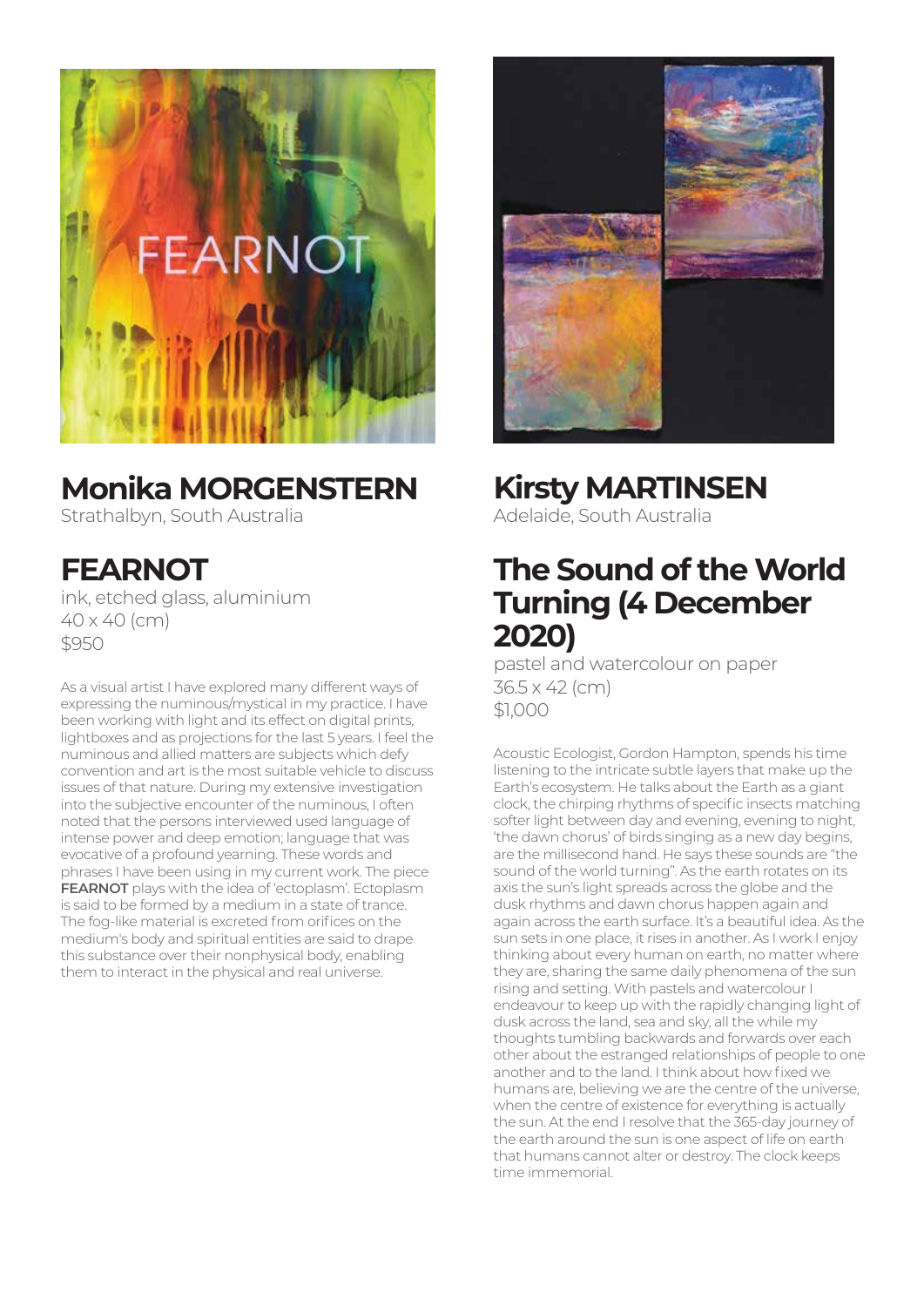

## **Delphine ALLERT**

Kingston SE, South Australia

**Display**

acrylic on canvas 77 x 77 (cm) \$850

My painting is presented in a style like still-life paintings of the past, in which landowners displayed their estate's wealth and abundance with scenes of opulent table offerings.

As a country we celebrate our wealth, our heritage, our land's great abundance, variety and uniqueness.

We celebrate our ability to embrace the diversity of other cultures, until they become so assimilated, we view them as part of our contemporary image.

Yet we continue to destroy the very land that produces all this. Excessive land and habitat clearance; insensitive development and over-production within fauna food sources and corridors; poisoned waterways and excessive diversion and removal of water for own use; introduction of noxious species and aggressive mining practices.

All displayed. You just need to look.



**Aylsa MCHUGH**

Melbourne, Victoria

### **Linear Construction in Space No. 3 (after Naum Gabo)**

photogravure print 46 x 52.5 (cm) \$2,900

#### **Linear Construction in Space No 3 (after Naum Gabo)**

is the result of my ongoing investigations into marrying seemingly heterogeneous subject matter to create new and ambiguous readings. This piece sees me pairing an image of a vintage hair model with an image of a Naum Gabo sculpture. The resultant assemblage, which enacts a simultaneously unsettling and elegant juxtaposition, inhabits an uncanny space and a narrative emerges that is divergent from the original intention of the source material. I am interested in the innate tendency of human psychology to find connections, patterns and familiarity in inanimate objects. Referencing a commonly occurring perception delusion, known as pareidolia, (a type of apophenia) that demands us to see order where seemingly none exists. This photogravure print was made with the generous support of the .<br>Victorian Government through Creative Victoria\'s Sustaining Creative Workers Initiative and under the guidance of Silvi Glattauer at Baldessin Press Studios. The Studios, located in St Andrews, were established 2001 in memory of artist George Baldessin.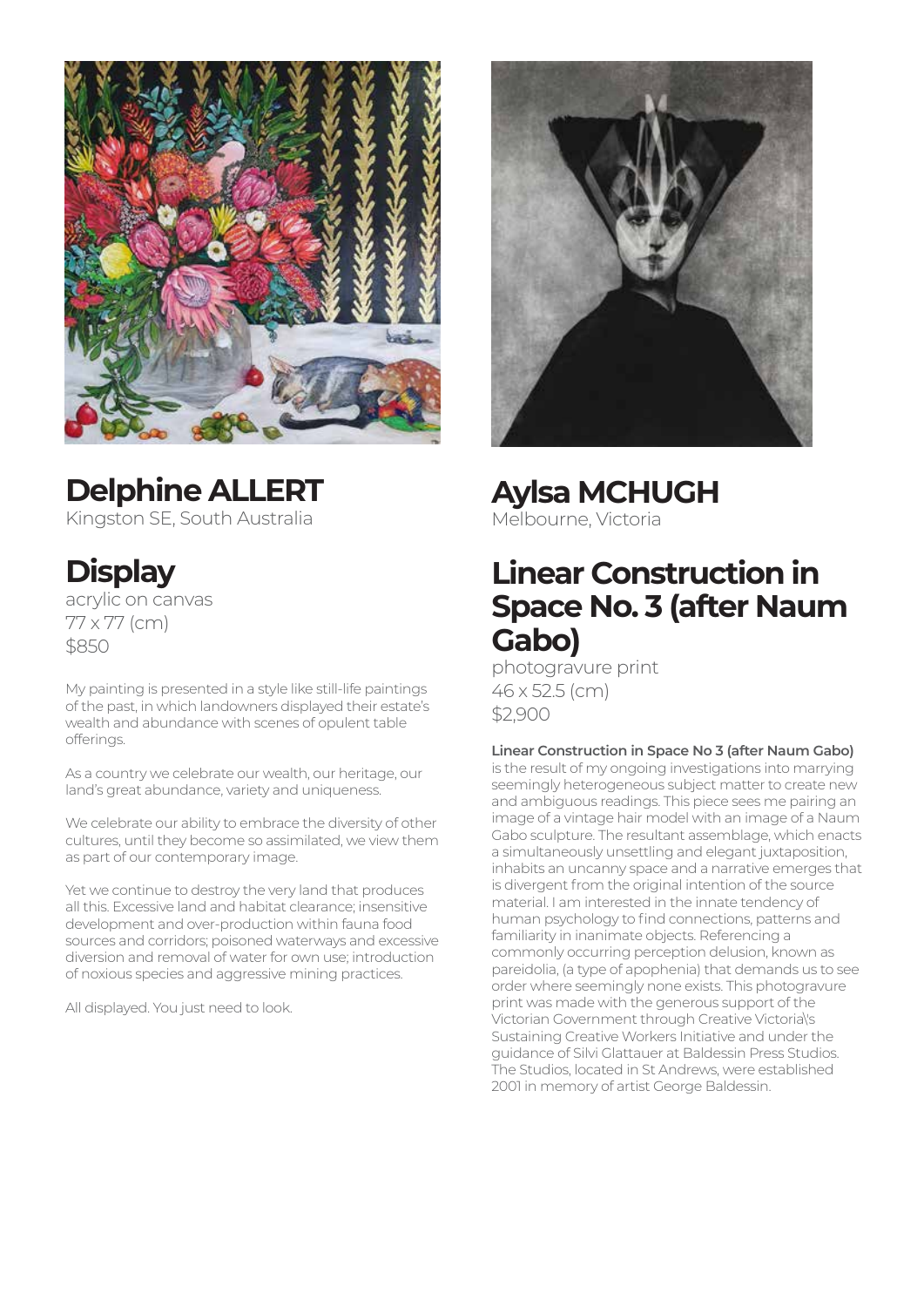

### **Stephen PLEBAN**

Ballarat, Victoria

## **Dark Star**

oil and wax on linen 152 x 182 (cm) \$8,000

My paintings are highly worked and aim to build an ominous, otherworldly atmosphere through layers of paint, wax and contrast. An essential element of my practice is the exploration of formal elements that celebrate a deep engagement with the physicality of painting. I draw upon images culled from the internet, music and personal photos that focus on humans reconnecting and responding to the landscape. My paintings tangle with the landscape tradition, imagined futures, the chaos of nature, and concerns related to climate change that focus on the uncertainty of our altered relationship with the natural world. Dark Star is based on a photograph taken in the 1970's of family members and friends huddled around a camp fire, engulfed by smoke, flames and stars. The painting has a sense of nostalgia for a time when life seemed less complex and concerns about the natural world were less urgent.



## **Cheryl HUTCHENS**

Adelaide, South Australia

## **Bird Guts**

sequins cut from waste plastic, beads, thread, linen 61.5 x 33 (cm) \$650

My work considers the bewildering nature of the biological body using cloth and stitch. My current work is concerned with recent scientific discoveries relating to micro-plastics entering the body through ingestion. Whilst researching micro-plastics in the food chain I discovered the unfortunate plight of the Laysan Albatross of Midway Atoll. These birds unintentionally starve their chicks to death by feeding them waste plastic collected from the Pacific Ocean. In this work I have rendered a diagram of a bird gastrointestinal tract using embroidery and waste plastic. I cut sequin shapes from my own domestic waste plastic and use traditional embroidery techniques to apply them to the fabric. In a way, making a sampler for a new medium in our new Anthropocene era.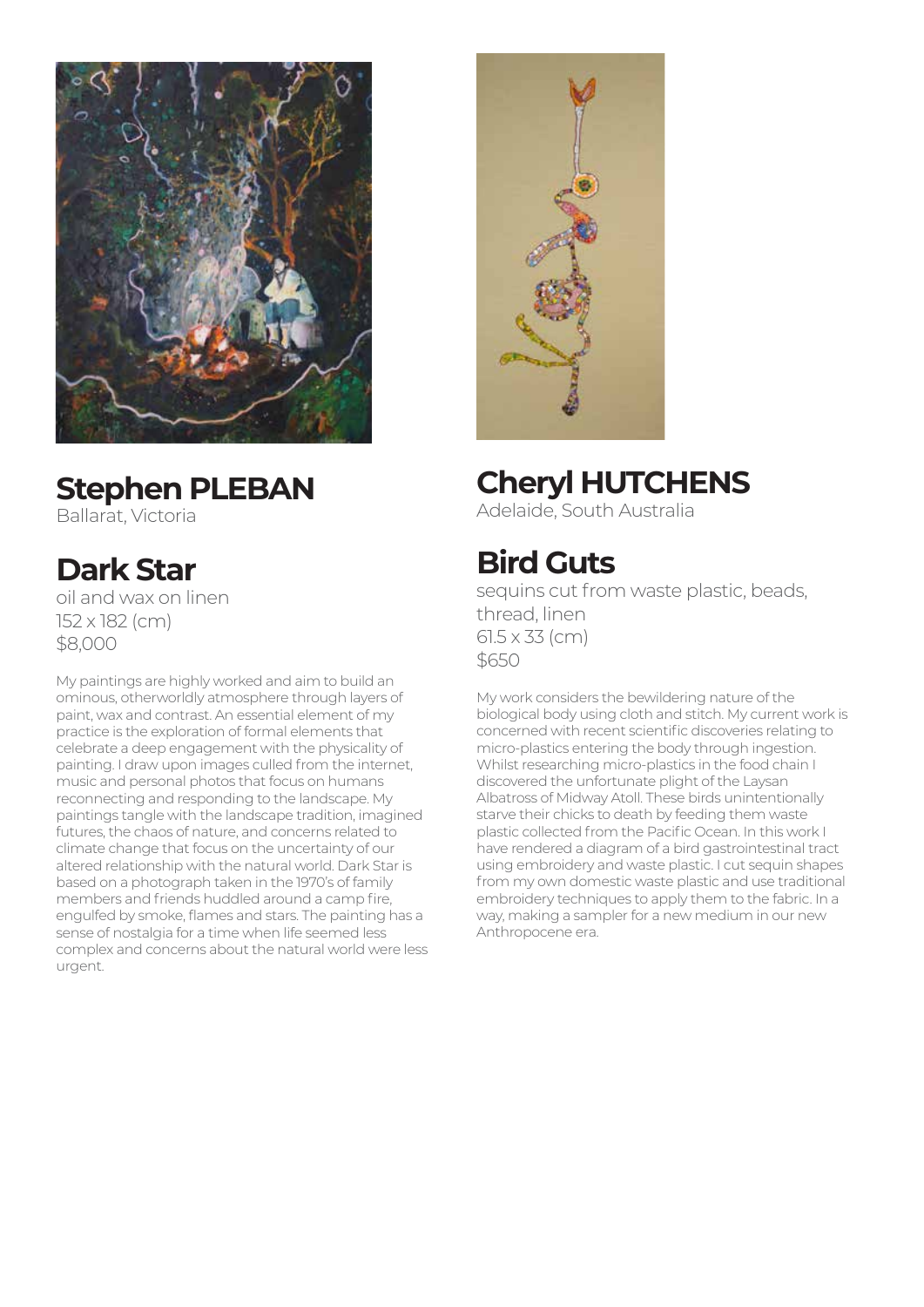



### **Lara TILBROOK**

Kangaroo Island, South Australia

### **Duty of Care**

hessian, cotton, hemp, pelt, skin, teeth, gold, wood, bone, metal 60 x 70 (cm) \$3,800

I fashion earthy organic treasures from found materials and re-purposed gold, informed by my conservation practices on Karta/Kangaroo Island, South Australia. I am currently extending my 2020 work Duty of Care – a series of intricately crafted medallions evoking nostalgic sentiments of awarded colonial treasures. This evolving body of work pays homage to wildlife endemic to Karta/Kangaroo Island whilst acknowledging the ongoing threats impacting some species towards extinction. The recent wildfires on Karta/Kangaroo Island, and feral cat predation, have played a significant role in the decline of fauna populations. My work responds directly to the trauma of the fires, the mass devastation of landscapes, and loss of habitat. My creative practice is multi-disciplinary; it encompasses on ground management, surveillance, and monitoring the recovery of species and predators, as well as object-based art making. I purposely chose an arduous custodial role when I invested in the wild bushland of remote northwest of Karta/Kangaroo Island. I traded in an accomplished career and jewellery boutique, working for over a decade in London as a commercial designer, goldsmith and maker, to invest in the ecological future of my SA homeland. With a combined three decades of environmental activism and creative practice, my work raises consciousness around these shared subjects. It calls for the preservation of Australia's natural heritage and to rethink the way we are living.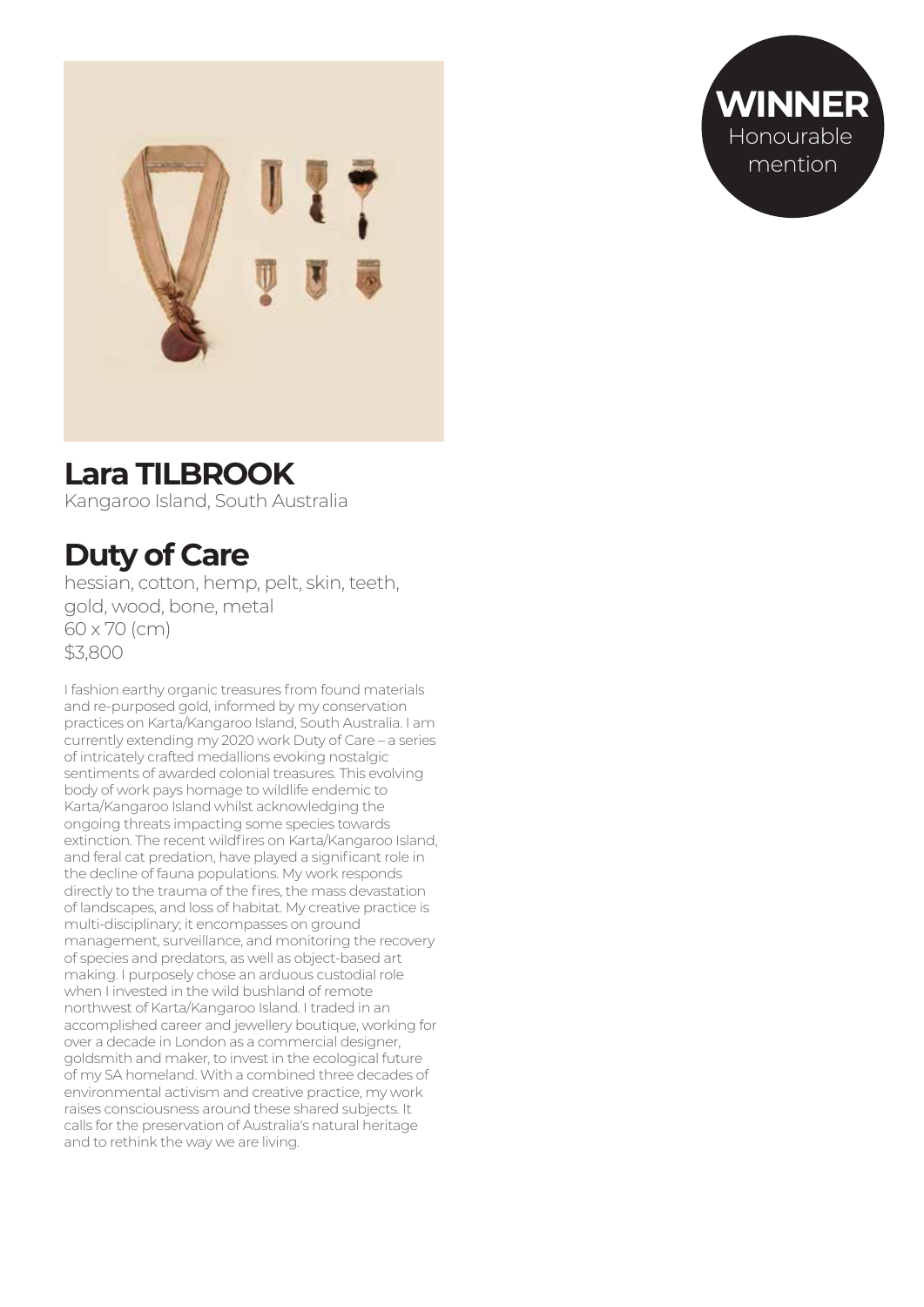

## **Melanie FULTON**

Goolwa Beach, South Australia

### **Callistemon**

paper, rice paper, muslin, embroidered fabric, thread, gesso, graphite, watercolour 65.5 x 52.5 (cm) \$740

My work focuses on the vegetation of particular locales, on what is growing abundantly but is not necessarily native to the region. This Callistemon grows wild and ragged in our back yard, in the Goolwa Beach area on the Fleurieu Peninsula.

Through the process of close observation and working directly from life I make a nod to the traditions of Botanical illustration and fabric design. The use of remnant textiles in combination with drawing and watercolour painting echo ideas around sustainability, resourcefulness and simple decoration. Layering, transience, fragility and the beauty of the ordinary inform my practice.



**Noah SPIVAK**

Melbourne, Victoria

### **Only Us (modest confidence)**

hand silvered glass, artist frame 76 x 65 (cm) \$1,800

Spivak has spent the last three years exploring the alchemical reactions of the 18th century, specifically silver's relationship with glass. Only Us (modest confidence) investigates the liminal space between narcissism and self-loathing; a fragile landscape that shapes humanity with its relentless ability to create distance between the perceived and created self. Noah Spivak studied at the Cooper Union School of Art, New York and received a Bachelor of Fine Arts from Emily Carr University of Art and Design, Vancouver in 2015. Shortly after graduation he migrated to Melbourne and has been actively producing work for exhibition since. The artist's compulsive urge to collect – objects, relationships, meaning – is used to explore the ways in which we experience the small phenomena of the reality we inhabit. Spivak's fascination with the human senses, the ambiguity of the everyday and the space in which the art experience occurs culminate in a body of work that explores how we experience visual art and the subconscious decisions we make leading up to this moment. Spivak has exhibited both nationally and internationally.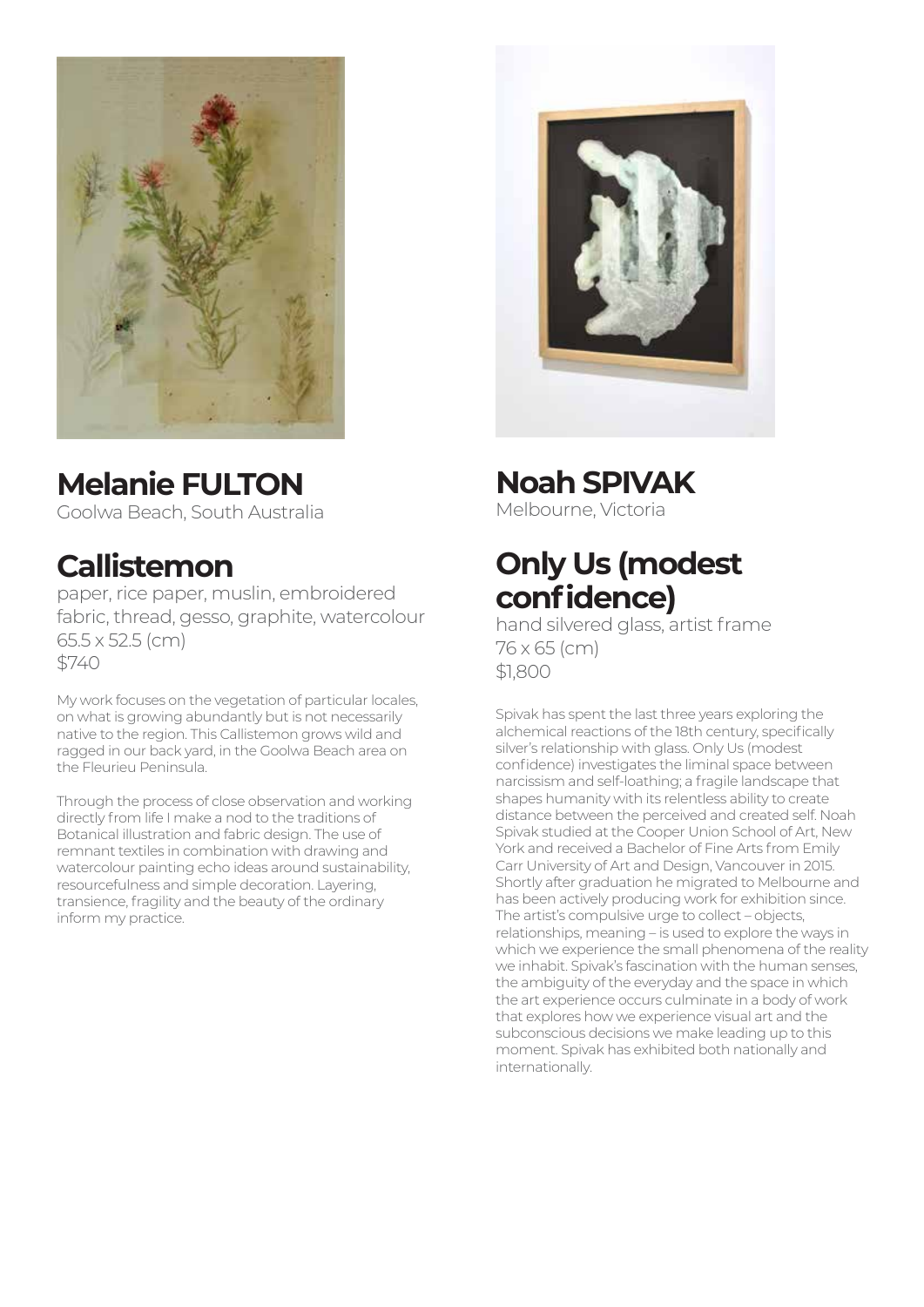

### **Michelle DRIVER**

Adelaide, South Australia

### **Chimera: Extinct / Endangered**

hand woven tapestry 97 x 48.5 (cm) \$2,000

Head - Tasmanian Tiger (Thylacine): 0 Ribcage - Northern Hairy Nosed Womabt (Lasiorhinus kreffti): 138

Back Leg - Tasmanian Devil (Sarcophilus harrisii): >15,000 Front flipper - Blue Whale (Balaenoptera musculus): 25,000

Tail - Brush-Tailed Rock Wallaby (Petrogale penicillata): 15,000 - 30,000

Humans (Homo sapiens): 7,800,000,000

We speak of extinction in hushed tones, as if to place a silent emphasis on the issue at hand. However in our efforts to wordlessly underline the severity of the situation, we fail to give voice to those sentient beings who are voiceless. As we are currently faced with the reality of how delicate we human beings are as a species, it should be a timely reminder of the fragility of the natural world around us.



### **Rebecca HASTINGS**

Adelaide Hills, South Australia

### **Riven**

oil on polycotton 120 x 80 (cm) \$6,500

And so I find myself here; halfway between birth, and death.

In this state of liminality, my interior world, collides with the exterior.

Past childhood traumas, once safely tucked away, return unbidden.

Meanwhile, the future stretches ahead of us all; an ephemeral endurance of uncertainty, and unravelling.

Together, they hover silently in the shadows, a merged force of reckoning, reproachfully casting their pall over the mundanity of my everyday.

This uncanny articulation of the inexpressible, is born of my desire to invoke that which is beyond reach, concealed within the interstices of perception.

Reminders of our fragility, mementos of our loss.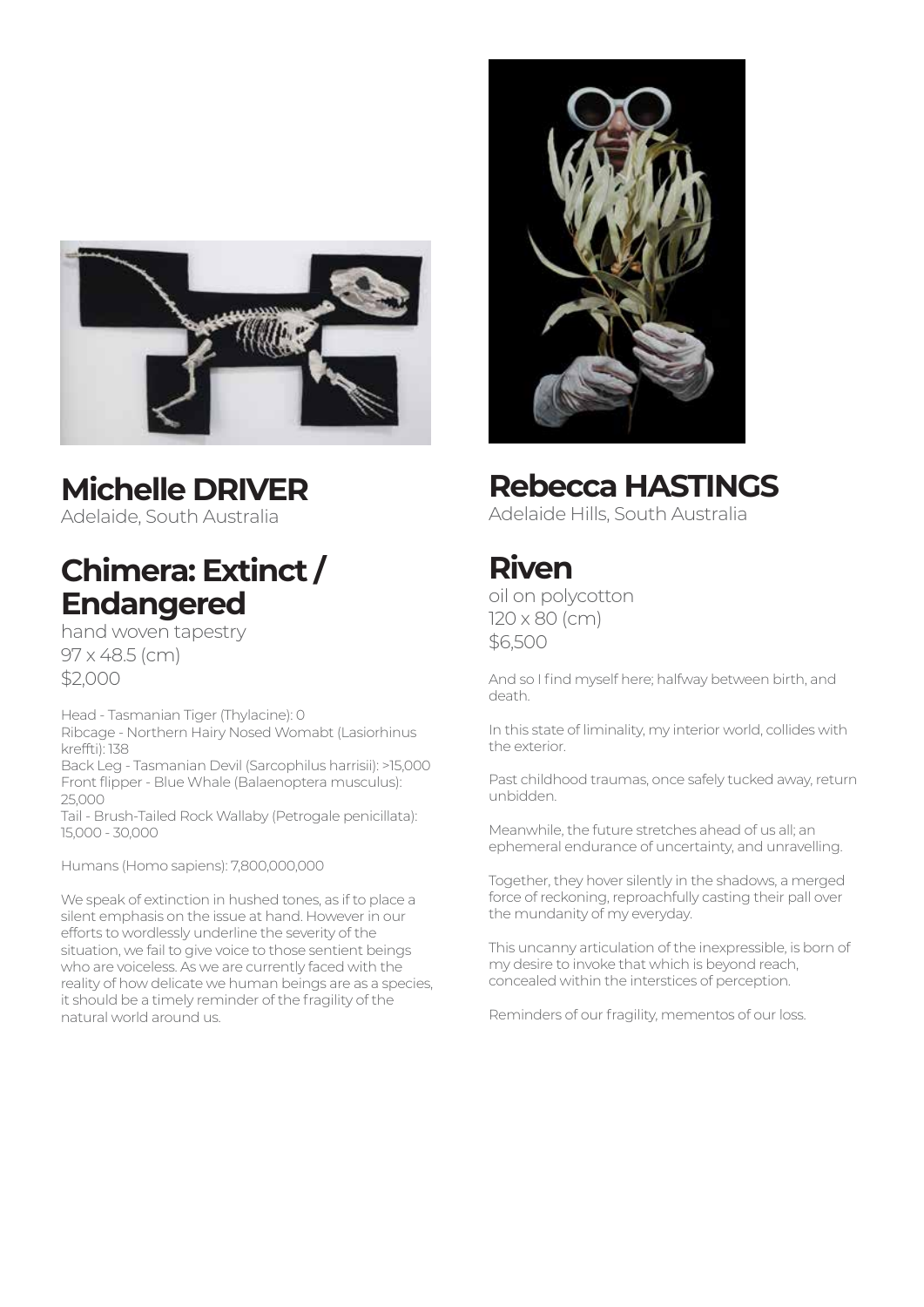#### **TATIARA** ARTIST



### **Catherine WARNEST**

Willalooka, South Australia

## **Devastatingly Beautiful**

tanned skins 270 x 270 (cm) \$3,950

The trigger gently squeezed, a loud bang, thud the sound of the bullet hitting the warm body. I walk over glad it was a clean kill another one shot, but sad what a beautiful animal, seems wasted laying there to rot. I never see other animals eating the carcass of a Fox or Cat not like they do with other dead fauna.

These three The Fox, Cat and Rabbit have caused much devastation across Australia just as we humans.

I'm home thinking about a mat. I've been looking but nothing has taken my eye. I picture a beautiful mat but than I start to think how its made and with what. What part of the earth will be made to give its riches, how far will it travel to be in my home, whose hands and how old would they have been that made it.

Traditional people such as the, Aborigines, Maori and Native Indians lived with a tradition of 'Take when abundant and only what you need but always give gratitude and thanks back.'

Times have changed, perhaps before each purchase of any item it would be good to ask what part of the earth has given its riches, how far has it travelled and how old were the hands that picked it or made it.

Then I think best to keep it local not let these animals die in vain, and in a strange way it now becomes a gift that I say thank you for.

### **Dagny STRAND**

Penola, South Australia

## **Heir**

oil on canvas 75 x 50 (cm) \$1,600

Heir is the silent cry for nature and what we leave behind for our children.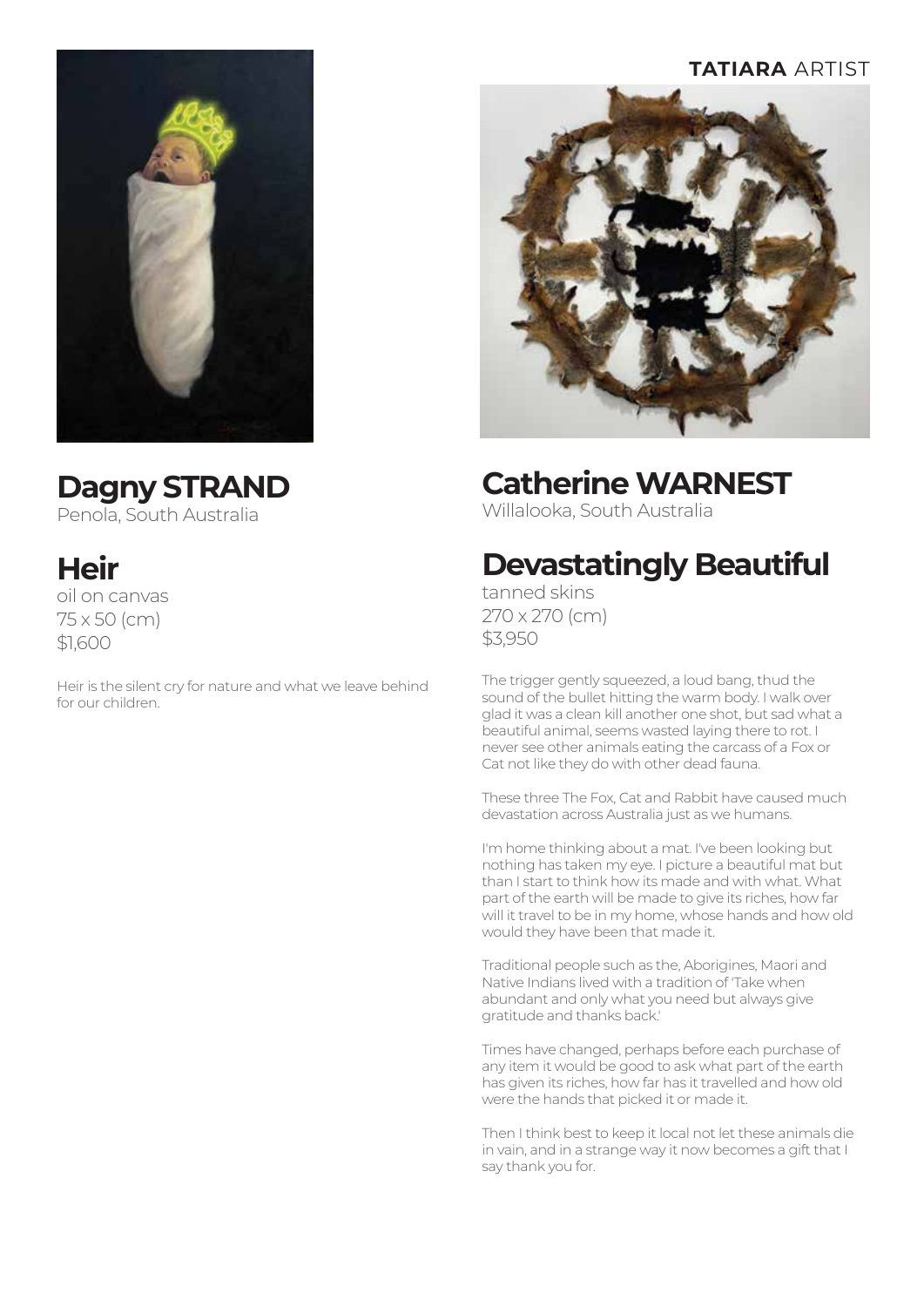

## **Sonali PATEL**

Adelaide, South Australia

## **Each face tells a story**

fired ceramic 100 x 100 (cm) \$3,000

Pain is inevitable in the process of healing. Wounds are not always physical. They can be invisible and manifest in the form of emotional scars, psychological traumas, and mental breakdowns. This installation expresses the metamorphosis of healing through transformation and the exigency of hope. Everyone who undergoes trauma, feels fragmented and incomplete. These faces contemplate in silence and meditate on hope. The colour white symbolizes a new beginning or a fresh start, like the start of a healing journey. Through the prism of pain, it mirrors the cold, stark isolation of hospital rooms. While in a positive light, it signals purity, sterility and cleanliness. In recent times, most of us have seen more hospital rooms than ever before, due to COVID spreading worldwide. The gauze is a metaphorical salve of love that binds the wound, reminiscent of our social connections. We heal faster when surrounded by our loved ones. This work also expresses the irony that although we may have the best medical care, social distancing limits our social interactions.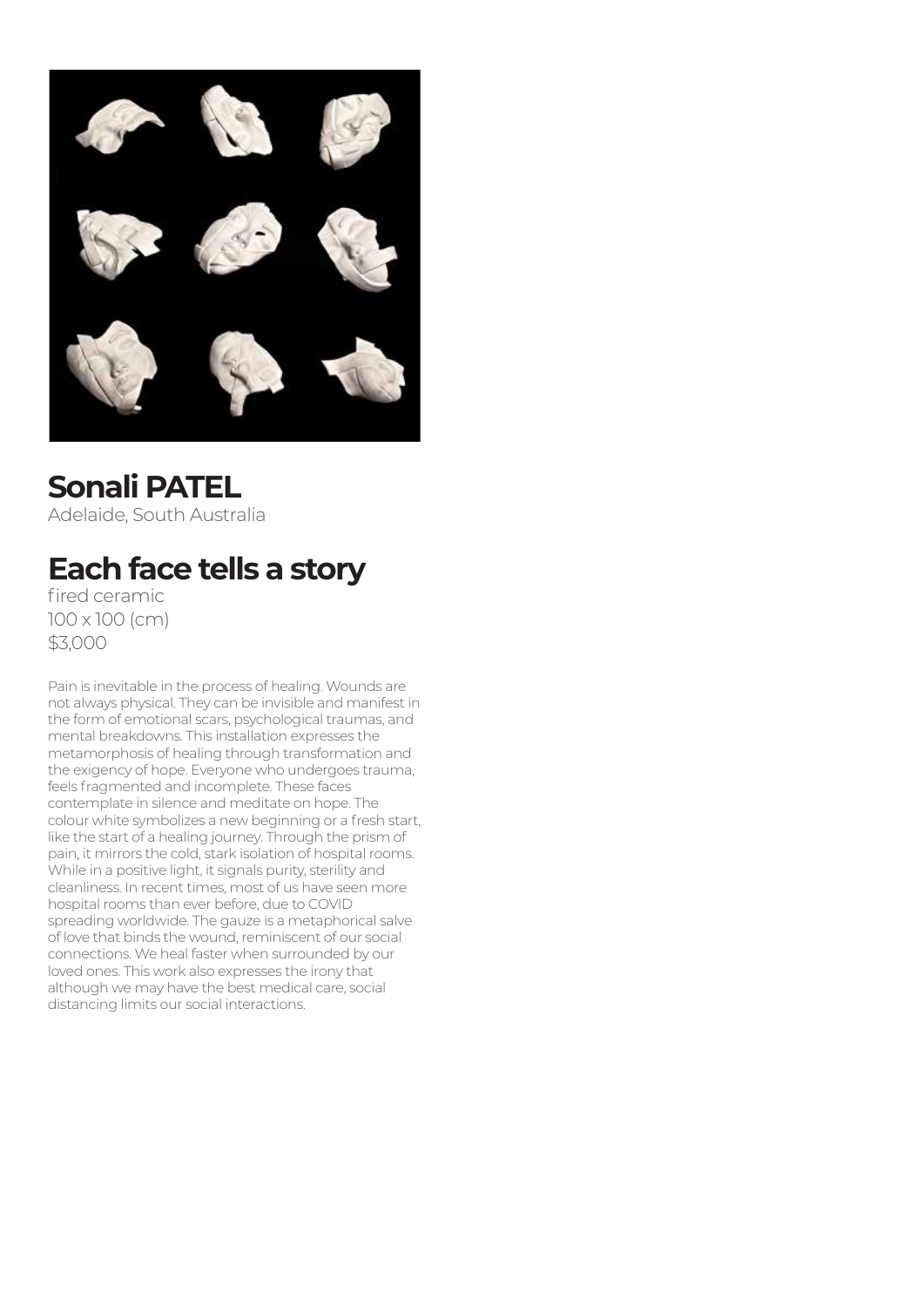### **Young Artists (under 17)**

You can find our Young Artists hanging in the Civic Centre foyer (Level 2)

### **0-5 years**

#### **Carol Murray Children's Centre WINNER (3-4 year olds)**

*Weaving through our community* collage / weaving NFS

#### **Carol Murray Children's Centre WINNER (5 year olds)**

*Connect to Country* mixed media \$200

## **6-9 years**

#### **Reanna PHILLIPS (7)**

*Crazy Colours* acrylic on corflute \$250

#### **Matilda BENNETT (7)**

*Penguins* acrylic on canvas NFS

#### **Claire DEVITT (8)**

*Bordertown Sunset* acrylic on canvas **NFS** 

#### **Hope DUFF (9)**

*The Buck* acrylic on canvas **NFS** 

#### **Georgina PRESCOTT (6)**

**WINNER**

*Orange Blossom* acrylic NFS

### **10-14 years**

#### **Hunter JACKSON (12)**

*The Dog* pencil and pen NFS

#### **Alekza MEAKINS (12)**

*Kenma* acrylic on glass NFS

#### **Esther DUFF (11)**

*Ringo and Lola* acrylic on canvas NFS

#### **Jess MADDERN (13)**

*The Cat* pencil and pen on paper \$20

#### **Hayley MADDERN (13)**

*Untitled* acrylic and textas on canvas \$20

#### **Zelie PHILLIPS (10)**



*Farmset* acrylic on canvas NFS

#### **Addie SMEDLEY (10)**

*COVID reflections* pencil sketch \$30

#### **James ARNEY (13)**

*Shoe* pencil drawing NFS

#### **Tara BALLINGER (13)**

*Shoe* pencil drawing NFS

#### **Ella BARRAS (13)**

*Shoe* pencil drawing NFS

#### **Michaella BITON (13)**

*Shoe* pencil drawing **NFS** 

#### **Kian COLLS (14)**

*Shoe* pencil drawing NFS

#### **Ryan CORNISH (14)**

*Shoe* pencil drawing NFS

#### **Kian COLLS (14)**

*Shoe* pencil drawing NFS

#### **Rylan DIMITRIADIS (14)**

*Shoe* pencil drawing NFS

#### **Miles JACKSON (13)**

*Shoe* pencil drawing NFS

#### **Hudson LEACH (13)**

*Shoe* pencil drawing NFS

#### **Lawrence MELENDRES (13)**

*Shoe* pencil drawing NFS

#### **Brayden PILGRIM (13)**

*Shoe* pencil drawing NFS

#### **Ashley SARAOSOS (13)**

*Shoe* pencil drawing NFS

#### **Kida SCHNIEDER (13)**

*Shoe* pencil drawing NFS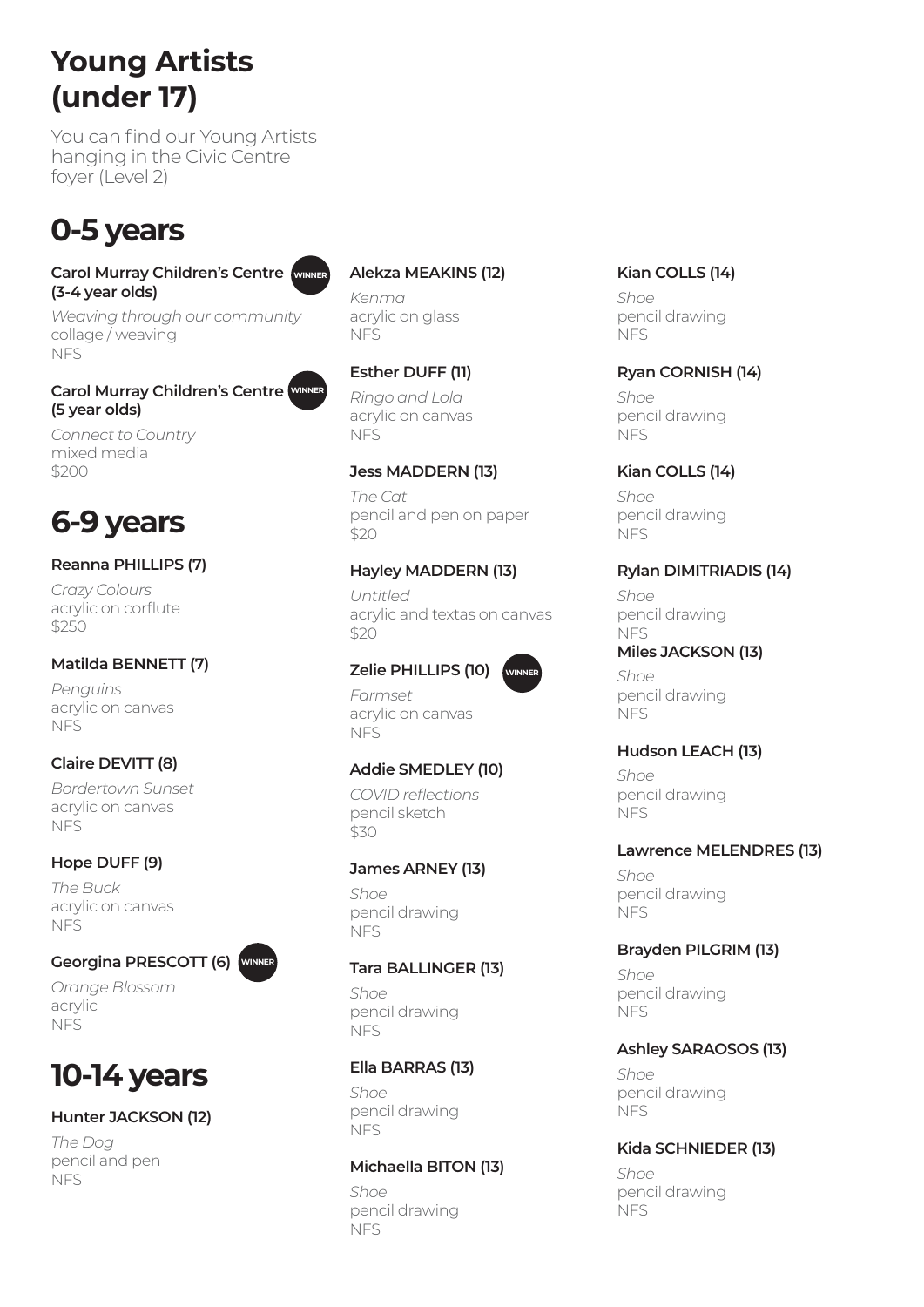### **Young Artists (under 17)**

You can find our Young Artists hanging in the Civic Centre foyer (Level 2)

### **15-17 years**

#### **Sarah ANDERSON (15)**

*Mick, Mike, Michael* oil pastel \$22,000

#### **Charlotte PILGRIM (15)**

*Meet you there* NFS

#### **Kayla MORRIS (15)**

**Ruby SCHWARZ (16)**

*Untitled* NFS



*Don't Be So Hard on Yourself* acrylic on canvas \$300

#### **Ali HUSSAINI (15)**

*Untitled* **NFS** 

### **Brooke DUNLEAVY (15)**

*Untitled* NFS

#### **Hayley BAIRD (15)**

*Untitled* NFS

#### **Pauline STA MARIA (15)**

*Untitled* NFS

#### **Kirsty MADDERN (16)**

*Tassel Fun* cotton yarn macrame wall hanging \$45

#### **Hayley WOOD (15)**

*Untitled* **NFS** 

#### **Taylah NICHOLS (15)**

*Untitled* NFS

#### **Erin BALLINGER (15)**

*Planet Friends* **NFS** 

#### **Chantelle SMITH (15)**

*Untitled* NFS

#### **Amelia WINTER (15)**

*Farm* NFS

#### **Yvonne MINOZA (15)**

*Home* NFS

#### **Stacie BARTLETT (15)**

*Missie* NFS

#### **Nazdana HUSSAINI (15)**

*Never believe what you hear* NFS

#### **Jasmine PFITZNER (15)**

*Untitled* NFS

#### **Danielle RICHARDSON (15)**

*Perfectly imperfect* NFS

#### **Lachlan SCHAPEL (15)**

*Untitled* NFS

#### **Ella CHETCUTI (15)**

*Untitled* NFS

#### **Aarshi GHIMIRE (15)**

*Journey* NFS

#### **Shayla KNAUERHASE (15)**

*Grandma's Brooch* NFS

#### **Olivia TUCKER (15)**

*Set yourself free* NFS